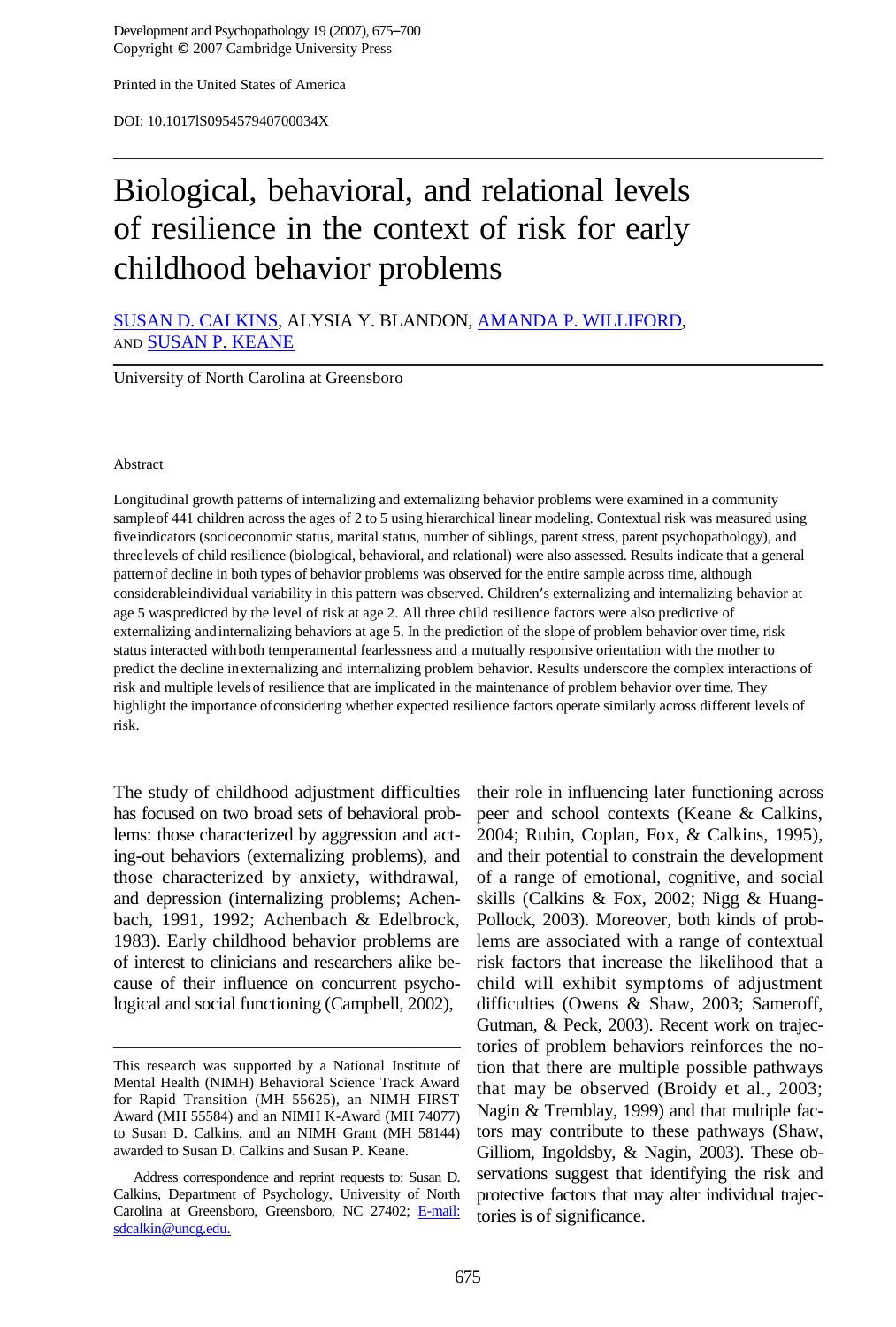Conceptual and empirical work on risk and protective factors in early emerging behavior problems is often conducted from within a developmental psychopathology framework (Calkins & Fox, 2002). Such a perspective suggests that there are multiple contributors to maladaptive and adaptive outcomes, that these contributors may interact in various ways within different individuals, and that the consequences for development are multiple pathways to disordered behavior and/or multiple variants of outcome from individual causative factors (Cicchetti, 1984, 1993; Cicchetti & Rogosch, 1996; Sroufe & Rutter, 1984). Cicchetti and others (Cicchetti & Rogosch, 1996; Richters, 1997) have described these perspectives as multifinality and equifinality. Such a perspective emphasizes the importance of conducting longitudinal investigations of the multiple forces that may both influence and be influenced by early contextual, familial, or individual difference factors.

A developmental psychopathology perspective also has implications for understanding through what process or processes children's early problematic behavior is ameliorated or maintained. This perspective also stimulates an interest in resilience, or the role of protective factors, particularly in the empirical examination of those features of either the child or the environment that may alter the developmental pathway such that adjustment, rather than maladjustment, is possible (Luthar, Cicchetti, & Becker, 2000; Masten, Best, & Garmezy, 1990; Rutter, 1987). Finally, a developmental psychopathology perspective advocates an organizational view of development; thus, multiple factors, or levels of a given factor, are considered in the context of one another, rather than in isolation (Cicchetti & Dawson, 2002).

In applying a developmental psychopathology perspective to the study of risk and protective factors implicated in early behavior problems, researchers have examined numerous child, environmental, and contextual factors that serve to protect against poor behavioral adaptation in the context of adversity (Owens & Shaw, 2003; Seifer, 2003). A more fine-grained approach is to consider the multiple levels that may exist within each of these broad child, family, and contextual resilience factors. For example,

the individual child factors may operate in an integrated system that consists of multiple, increasingly differentiated levels of functioning that can be studied by examining simultaneously the biological, behavioral, and social processes that contribute to adaptive behavior (Calkins & Fox, 2002; Posner & Rothbart, 2000). Here, we address several levels of child functioning that may serve as resilience factors through their role in either decreasing the likelihood of maintaining, or exacerbating, early externalizing and internalizing behavior problems among children at risk for such difficulties.

# Early Broad Spectrum Externalizing and Internalizing Problems

Considerable research has demonstrated that early-onset externalizing behavior problems, characterized by aggressive, destructive, and oppositional behaviors, are risk factors for the development of later, more serious problems such as conduct disorder, attention-deficit/ hyperactivity disorder, and juvenile delinquency (see Campbell, 2002; Campbell, Shaw, & Gilliom, 2000, for reviews). Traditionally, it was thought that as young children acquire more cognitive, language, and regulatory skills, they are better able to cope with developmental challenges and outgrow externalizing behavior problems (Campbell, 2002; Kopp, 1982). In fact, research has shown a normative developmental pathway of externalizing behavior problems that peaks at age 2 and that shows a distinct decline with age (Hartup, 1974; Tremblay, 2000). Although it may be the case that most children acquire adaptive skills that help them manage challenging situations in appropriate and constructive ways (Hartup, 1996; Tremblay, 2000), for some children, early-onset externalizing problems remain stable and lead to more serious maladaptive outcomes (Campbell, 2002; Cummings, Ianotti, & zahn-Waxler, 1989). Therefore, it is important to identify the factors that contribute to different patterns of externalizing problem behavior across early childhood.

Internalizing spectrum behavior includes social withdrawal, inhibition, shyness, anxiety, and depression (Achenbach & Edelbrock, 1981; Rubin & Asendorpf, 1993; zahn-Waxler,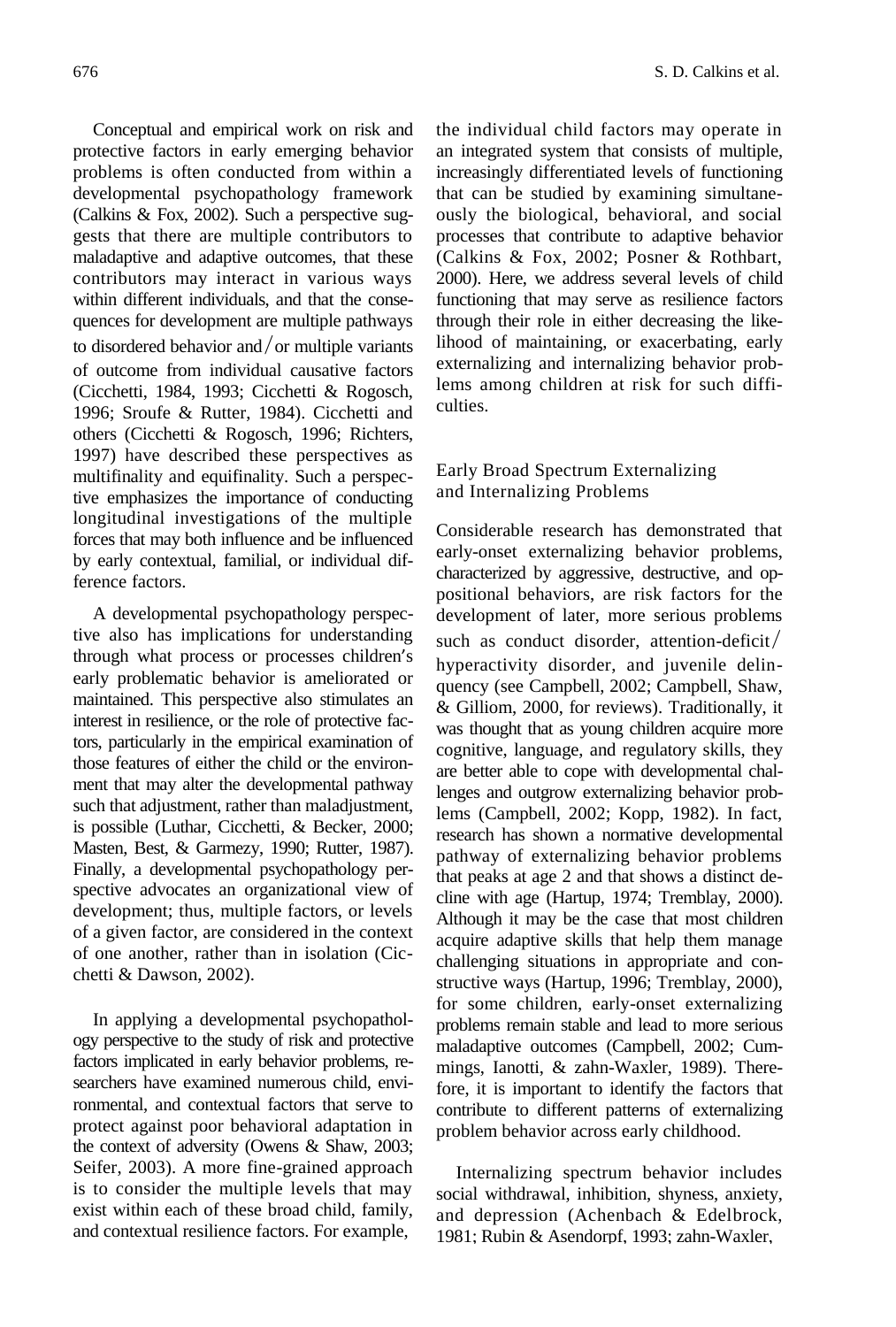Klimes-Dougan, & Slattery, 2000). Much of the early research linking child characteristics to internalizing behavior problems focused on the phenomena of behavioral inhibition to the unfamiliar. Behavioral inhibition captures a child's initial response to novel events or unfamiliar adults. First described by Kagan and colleagues (Garcia-Coll, Kagan, & Reznick, 1984; Kagan & Snidman, 1991), this research indicated that infants and young children who are behaviorally inhibited display low approach tendencies, become and remain vigilant for the duration of exposure to the novel object, and often seek the proximity of a caregiver when exposed to novel events or situations. The consequence of an early inhibited behavioral style appears to be social withdrawal, one index of internalizing difficulties (Fox et al., 1995). Children with these difficulties often continue to have problems that may escalate into significant anxiety disorders or depression (Biederman et al., 2001; Ollendick, Shortt, & Sander, 2005), again reinforcing the notion that identification of risk and protective factors across the early period of development is of high significance.

Risk for behavior problems has been examined in a number of studies (for reviews, see Campbell et al., 2000; Cummings, Davies, & Campbell, 2000; Rutter, 2002). Of interest have been factors that are broadly clustered into categories of contextual, familial, and child risk, and that include a wide range of factors, including socioeconomic status (SES), family size, marital status, parent psychological functioning, maltreatment, prematurity, genes, and child temperament (Owens & Shaw, 2003; Seifer, 2003). Sociodemographic factors play an especially important role in the emergence and maintenance of problem behavior in early childhood (McLoyd, 1990). Poverty, for example, has both direct and indirect effects on children's development. Poor economic circumstances are likely to increase the psychological distress experienced by parents that in turn affects how parents interact with their children. The most common parental response to increased psychological stress is an increased use of coercive discipline techniques, behavior that is directly implicated in increases in child problem behavior (Campbell, 1995; McLoyd, 1990). Sociodemographic factors also have

the effect of limiting choices that parents have about where they live, where their children are educated, and what social and recreational opportunities they may have. Stress associated with parenting has also been implicated in the development and maintenance of behavior problems (Barkley, 1990). Considerable attention has been directed toward the influence of parental psychological functioning and child development. In particular, maternal psychopathology, specifically depression, has been linked to the manifestation of externalizing-type behaviors in children (Anastopoulos, Guevremont, Shelton, & DuPaul, 1992; Cummings, 1995; Seifer, Schiller, Sameroff, Resnick, & Riordan, 1996).

Sameroff and colleagues (2003) have argued for an approach to the study of risk that acknowledges that risk factors tend to cluster, and that it is the accumulation of adversity that connotes risk. Here, we adopt such an approach and focus on several contextual factors that have been previously linked to the development of early internalizing and externalizing behavior problems and that are readily observable in community samples of young children (SES, family size, marital status, and parent functioning, including both psychopathology and stress). In reviewing the extant research on child factors that may serve to offset these risks and provide insight into the resilience process that may be operating across levels of child functioning, several candidate factors emerge; we focus on the biological, behavioral, and relational levels of child functioning given evidence that each factor has known associations to positive outcomes and adaptation.

Child Resilience Factors: Biology, Behavior, and Relationships

Biological characteristics

In both the child and adult personality and psychopathology literature, a number of studies suggest links between biological functioning and psychopathology, and from both a risk and resilience perspective (Crowell et al., 2006; Curtis & Cicchetti, 2003; Rottenberg, Salomon, Gross, **& Gotlib, 2005). We focus on the important**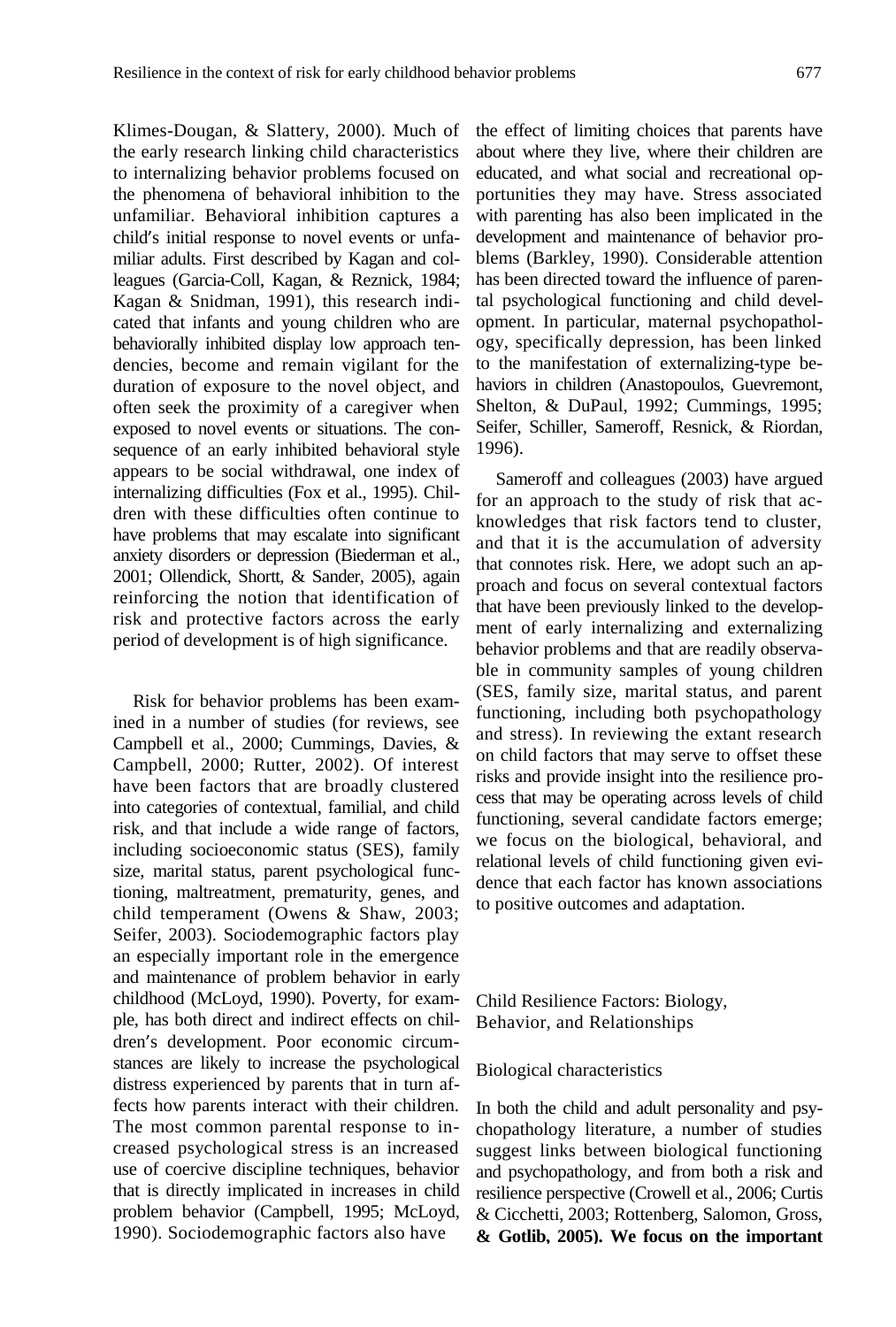of biological functioning in the development of adaptive behavior, particularly well-regulated emotion and behavior, as a resilience mechanismin both internalizing and externalizing problems(Calkins & Dedmon, 2000; Calkins, Graziano, & Keane, in press; Calkins & Keane, 2004). We follow Porges' polyvagal theory (Porges, 1996, 2001, 2003; Porges, Doussard-Roosevelt, & Maita, 1994), which describes the function of biological maturation, specifically maturationof the parasympathetic nervous system that plays a key role in regulation of state, motoractivity, and emotion. Porges notes that individual differences in nervous system functioning might mediate the expression and regulation of emotion and, by extension, might be an important element of the system that supports appropriate social engagement and positive adjustment (Porges, 2001, 2003; Porges et al.,1994).

Porges and others have found that parasympathetic nervous system functioning, as reflected in heart rate variability influenced by the vagal system, is related to the control of attention, emotion, and behavior (Calkins, 1997; Calkins & Dedmon, 2000; DeGangi, DiPietro, Greenspan, & Porges, 1991; Huffman et al., 1998; Porges, Doussard-Roosevelt, Portales, & Greenspan, 1996). Although there are multiple ways to measure this variability, Porges (1985, 1991, 1996) and colleagues developed a method that measures the amplitude and period of the oscillations associated with inhalation and exhalation. This measure refers to the variability in heart rate that occurs at the frequency of breathing (respiratory sinus arrhythmia [RSA]), and is thought to reflect the parasympathetic influence on heart rate variability via the vagus nerve. Levels of baseline, or resting, vagal tone are considered to be a stable neurophysiological mechanism underlying autonomic and behavioral reactivity potential in the absence of environmental challenge. For example, high resting RSA has been associated with appropriate emotional reactivity (Stifter & Fox, 1990) and good attentional ability (Richards, 1987; Suess, Porges, & Plude, 1994).

Porges' theory further suggests that the RSA measure is sensitive to changes in the organism in response to environmental challenge. During situations where active coping or emotional and

behavioral regulation is required, the vagal input to the heart is withdrawn and a decrease in RSA is observed, a response that results in greater cardiac output in the form of heart rate acceleration that supports the coping response. Thus, this response is a physiological indicator of the individual's ability to engage in appropriate regulatory behavior (Porges, 2001, 2003). Evidence of vagal withdrawal during demanding tasks, as indexed by a decrease in the RSA measure, may reflect physiological processes that allow the child to shift focus from internal homeostatic demands to demands that require internal processing or the generation of coping strategies to control affective or behavioral arousal. In sum, vagal withdrawal is thought to be a physiological strategy that permits sustained attention and behaviors indicative of active coping that are mediated by the parasympathetic nervous system (Porges, 1991, 1996; Wilson & Gottman, 1996).

Considerable research indicates that greater vagal withdrawal, as measured by a decrease in RSA, during challenging situations is related to better state regulation, greater self-soothing and more attentional control in infancy (De-Gangi et al., 1991; Huffman et al., 1998), fewer behavior problems and more appropriate emotion regulation in preschool children (Calkins, 1997; Calkins & Dedmon, 2000; Calkins & Keane, 2004; Porges et al., 1996), and sustained attention in school-age children (Suess et al., 1994). Moreover, recent research comparing the magnitude of RSA response to different types of challenges indicate that children display significantly greater decreases in RSA when provided with parental support during a task than when confronted with a challenge independent of support (Calkins & Keane, 2004), and that the magnitude of this response is an individual difference that is moderately stable across early development and that predicts a range of indicators of adaptive functioning (Calkins & Keane, 2004; El-Sheikh, 2005).

## Behavioral characteristics

The emphasis on infant and child behavioral characteristics, or temperament, as a predictor of childhood psychopathology grew largely out of basic research in developmental psychology,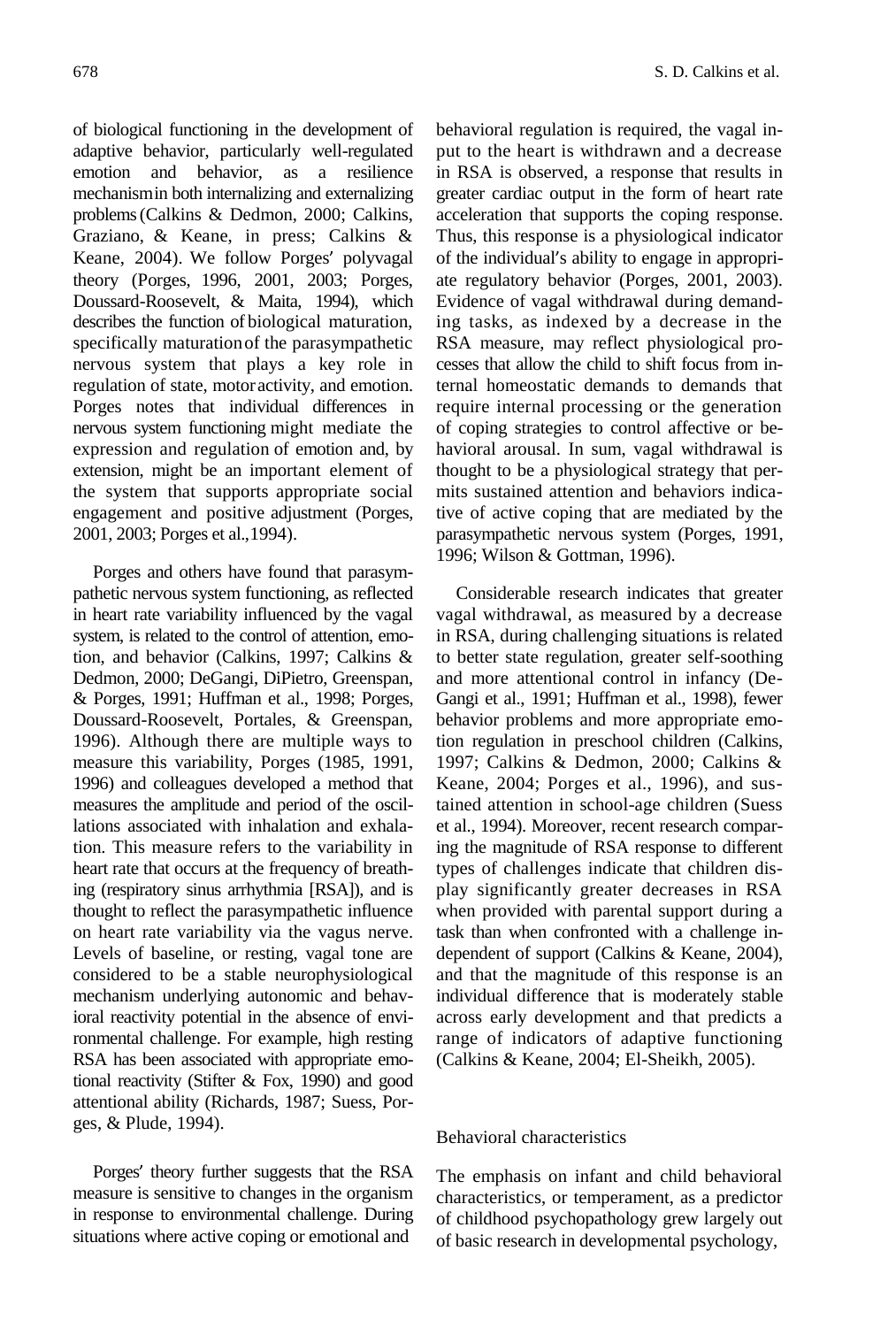demonstrating that considerable variability existed in children's behavioral style, and that this variability could influence a range of possible experiences the child would have in the course of development (Rothbart & Bates, 1998). Although temperament is traditionally viewed as consisting of biologically based behavioral traits, its manifestation in behavioral patterns is of interest because it is such patterns that influence children's interactions in the world, and to which parents, teachers, and peers respond, and it is these behaviors that may become integrated into patterns of social and emotional functioning that are problematic (Calkins, 1994).

Negative emotionality is one dimension of temperament that has been linked to both externalizing and internalizing spectrum problems (Rothbart & Bates, 1998). An extensive body of work has examined the construct of negative emotionality construed as difficultness and anger proneness as a predictor of externalizing problems (Rothbart & Bates, 1998). This body of work has been conducted in several different countries, with both boys and girls, using different measurement tools. These studies are consistent in finding modest direct effects of these early temperament dimensions on the display of externalizing or acting-out behavior problems at later ages (Calkins & Dedmon, 2000; Caspi, Henry, McGee, Moffitt, & Silva, 1995; Prior, Smart, Sanson, & Oberklaid, 1993; Shaw, Owens, Giovanelli, & Winslow, 2001).

Researchers have also found that negative temperamental reactivity early in development is related to internalizing behavior in childhood (Keenan, Shaw, Delliquadri, Giovannelli, & Walsh, 1998; Merikangas, Swendsen, Preisig, & Chazan, 1998). Other research has found that withdrawal behavior (Mun, Fitzgerald, Von Eye, Puttler, & zucker, 2001) and irritable distress (Morris et al., 2002) were predictive of internalizing behavior problems in children. Moreover, Mathijssen and colleagues found that children with an easy temperament had fewer internalizing behavior problems (Mathijssen, Koot, & Verhulst, 1999). Indeed, children's levels of positive affect or sociability have been found to predict lower self-reported anxiety and depression (Phillips, Lonigan, Driscoll, & Hooe, 2002). In addition, Anthony, Lonigan, Hooe, and Phillips (2002) found that a child

composite of negative temperamental traits was related to more child depression and anxiety, whereas a child composite of positive temperamental traits was related to less child depression.

Thus, various measures of negative affectivity seem to be associated with the experiences of anxiety and depression, and with the tendency to act out and behave aggressively. It may also be the case that other temperament dimensions such as persistence, adaptability, and positive affect may protect children against the development of problem behavior (Keiley, Lofthouse, Bates, Dodge, & Pettit, 2003; St. Jonn Seed & Weiss, 2002). One issue that is in need of clarification is whether anger versus fear differentially predicts internalizing versus externalizing problems (Calkins & Fox, 2002) and whether children who are low on these negative temperament dimensions are buffered from the risk factors that may be associated with them. In this study we examine three dimensions of temperament, anger and fear tolerance, and attentional persistence as resilience factors that may contribute to adaptive versus maladaptive behavior in the context of contextual risk.

#### Relational characteristics

The study of early childhood behavior problems has focused on a number of indices of the parent–child relationship as predictors and risk factors in the emergence and maintenance of such problems. For example, a number of studies have shown that insecure infant attachment is predictive of later behavior problems in children (Booth, Rose-Krasnor, & Rubin, 1991; Goldberg, Gotowiec, & Simmons, 1995; Lyons-Ruth, Alpern, & Repacholi, 1993; Renken, Egeland, Marvinney, Mangelsdorf, & Sroufe, 1989; Shaw et al., 1998; Shaw, Owens, Vondra, Keenan, & Winslow, 1996). In addition, a considerable body of evidence indicates that preschool children are more likely to show overactive, noncompliant, aggressive, and impulsive behavior when their parents are displaying negative control and are uninvolved, rejecting, and harsh (Campbell, 1995; Dumas & LaFreniere, 1993; Hart, DeWolf, Wozniak, & Burts, 1992; Pettit, Bates, & Dodge, 1993).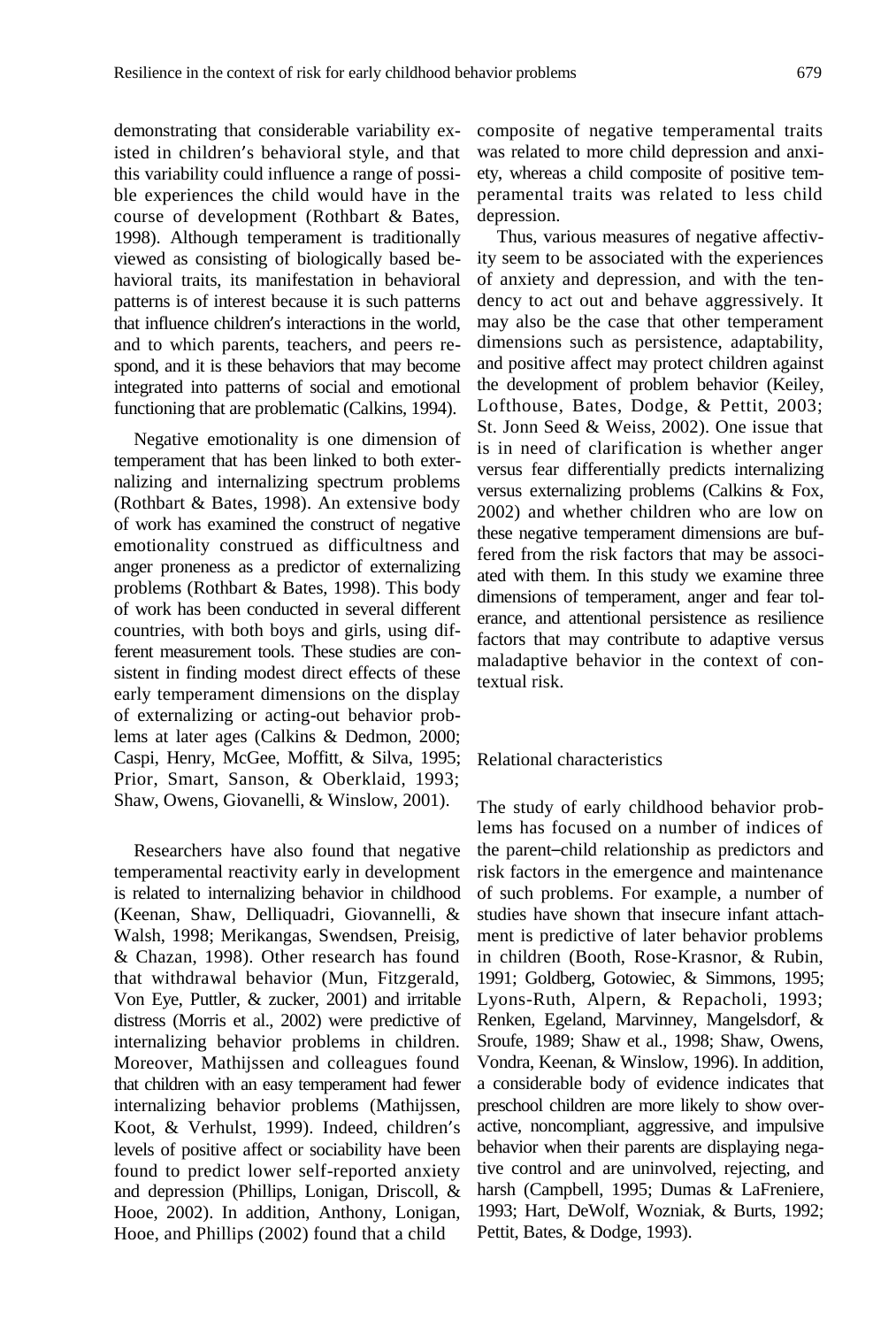In addition to having insecure mother–child attachment histories and negative, controlling parents, children displaying child behavior problems have also been found to have less harmonious mother–child interactions (Gardner, 1987, 1989, 1994) and are low on affection, positive involvement, and warmth (McFadyen-Ketchum, Bates, Dodge, & Pettit, 1996; Miller, Cowan, Cowan, Hetherington, & Clingempeel, 1993). In other studies, mother–child relationships where the children are displaying behavior problems have been characterized by conflict and coercion. Patterson has identified a pattern of coercive interaction between mothers and children, where both the mothers' and children's aversive behaviors are reinforced and escalate as a result of this reinforcement (Patterson, 1982; Patterson, DeBaryshe, & Ramsey, 1989). Finally, mothers of children displaying behavior problems have been found to be more adult focused by controlling and dominating activities with their children instead of being child focused and encouraging actions initiated by the children (Gardner, 1994; Rubin, Booth, Rose-Krasnor, & Mills, 1995).

Thus, considerable evidence suggests that less conflict, more synchrony, and greater shared positive affect may be important elements of the child's relationship with the caregiver that may buffer the child from the negative effects of contextual risk factors. Such a parent–child dynamic may lead to declines in difficult behavior often characteristic of toddlerhood and to more harmonious parent–child interactions over time. Kochanska (1997) has conceptualized this aspect of the mother–child relationship as a mutually responsive orientation (MRO). She hypothesizes that when there is a greater MRO between a mother and child, maternal use of control and coercion should be decreased because the child is more receptive to parental goals (Maccoby, 1984). Such a dynamic also sets the stage for positive and successful socialization within the parent–child dyad, which results in fewer behavior problems and greater social competence (Deater-Deckard, Atzaba-Poria, & Pike, 2004; Deater-Deckard & Petrill, 2004; Kochanska, Forman, & Coy, 1999; Kochanska & Murray, 2000).

In sum, our multilevel approach to the role of resilience factors in the trajectories of early

childhood behavior problems focuses on specific dimensions of biological, behavioral, and relational factors that are theoretically and empirically linked to early adjustment. Our speculation of the role these within child factors may play in such adjustment has emphasized main effects of these potential buffers operating under conditions of risk. However, given that these resilience factors are conceptualized in our approach as operating within the child, they are clearly not functionally independent of one another. However, despite the obvious practical limitations to such an empirical approach, clearly, a developmental psychopathology framework necessitates the conceptual integration of these factors as part of a dynamic process of growth and change across early development.

## The Current Investigation

The goal of this longitudinal study was to examine patterns of growth and change in behavior problems across the preschool period in a large, diverse, community sample of children at varying levels of risk for such problems. Three broad questions were addressed. First, we examined the general pattern of change from age 2 to age 5 to replicate prior work noting the decline in behavior problems across this period (see review by Campbell, 2002). Second, we examined three levels of child resilience factors (physiological, behavioral, and relational) as predictors of the level of both externalizing and internalizing type behavior problems at kindergarten entry. Third, we examined three levels of child resilience factors as predictors of patterns of change in behavior problems over time. We examined the main effect of contextual risk, hypothesizing that a higher level of risk would predict less steep declines in behavior problems over time and higher levels of behavior problems at kindergarten entry. We hypothesized that this main effect of risk would be moderated by higher levels of physiological regulation, lower anger, and proneness to fear (for externalizing and internalizing); higher levels of behavioral persistence; and higher levels of mutual responsive orientation. In addition, and based on prior work, we examined the role of gender in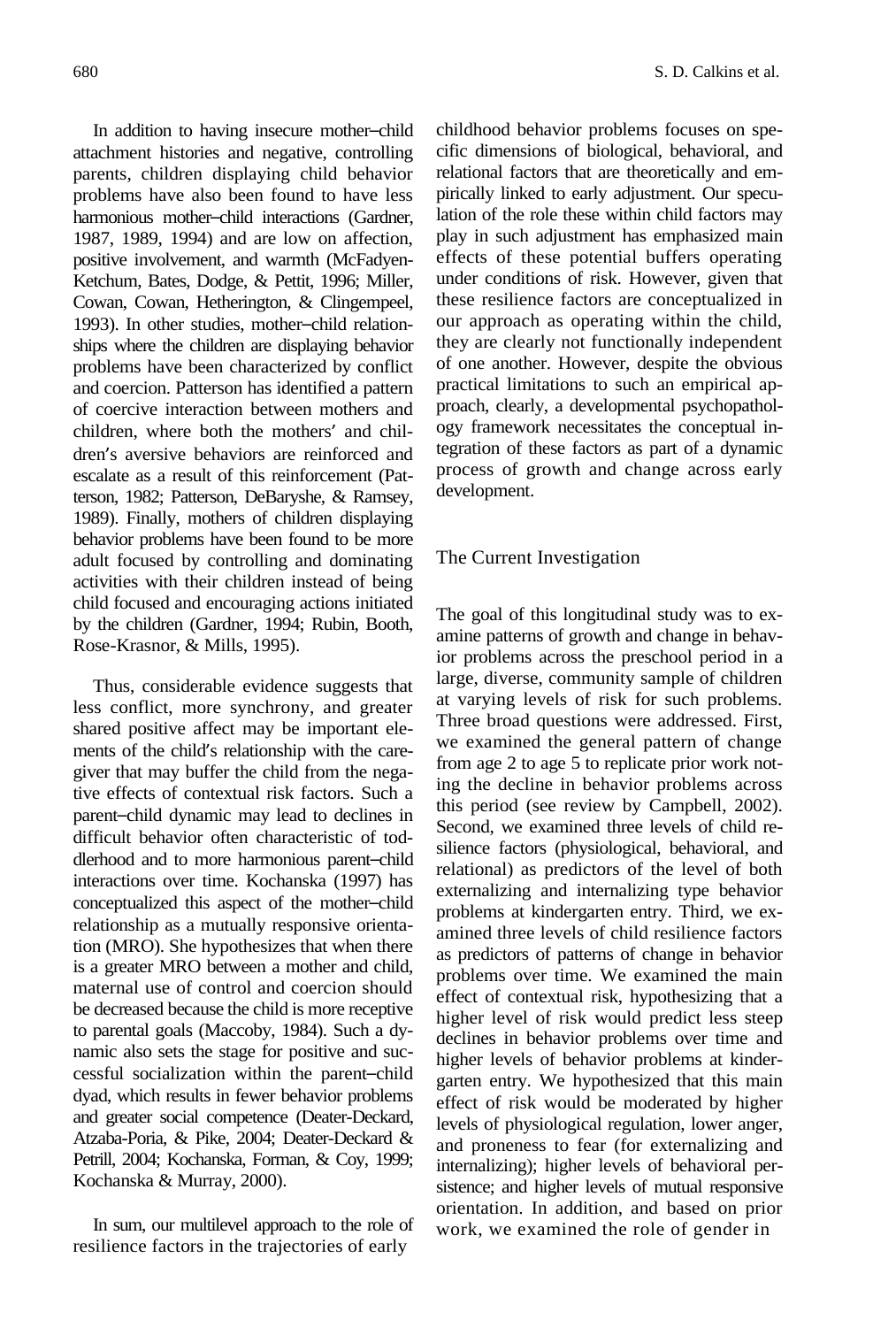predicting rates of change in behavior problems over time (e.g., Campbell, 1997, 2002); we expected that boys would show more stable and less declining patterns of behavior problems over time compared to girls.

Method

#### Participants

The current sample utilized data from three cohorts of children who are part of an ongoing longitudinal study. The goal for recruitment was to obtain a sample of children who were at risk for developing future externalizing behavior problems that was representative of the surrounding community in terms of race and SES. All cohorts were recruited through child daycare centers, the County Health Department, and the local Women, Infants, and Children Program. Potential participants for Cohorts 1 and 2 were recruited at 2 years of age (Cohort 1: 1994–1996 and Cohort 2: 2000– 2001) and screened using the Child Behavior Checklist (CBCL 2/3; Achenbach, 1992) completed by the mother to oversample for externalizing behavior problems. Children were identified as being at risk for future externalizing behaviors if they received an externalizing T score of 60 or above. Efforts were made to obtain approximately equal numbers of males and females. A total of 307 children were selected.

Cohort 3 was initially recruited when infants were 6 months of age (in 1998) for their level of frustration based on laboratory observation and parent report, and were followed through the toddler period (see Calkins, Dedmon, Gill, Lomax, & Johnson, 2002, for more information). Children whose mothers had completed the CBCL at 2 years of age were included in the current study ( $n = 140$ ). Of the entire sample ( $N = 447$ ), 37% of the children were identified as being at risk for future externalizing problems. There were no significant demographic differences between cohorts with regard to gender,  $X^2$  (2, N = 447) = .63, p = .73; race, $X^2$  (2, N = 447) = 1. 13, p = .57; or 2-yearSES, F  $(2, 444) = .53$ , p = .59. Cohort 3 had a significantly lower average 2-year externalizing T score  $(M = 50.36)$ compared to

Cohorts 1 and 2 (M = 54.49), t (445) = 4.32,

 $p = .00$ .

Of the 447 original screened participants, 6 were dropped because they did not participate in any 2-year data collection. At 4 years of age, 399 families participated. Families lost to attrition included those who could not be located, moved out of the area, declined participation, and did not respond to phone and letter requests to participate. There were no significant differences between families who did and did not participate in terms of gender,  $X^2$  (1, N= 447) = 3.27,  $p = .07$ ; race,  $X^2$  (1, N = 447) = .70, p = .40; 2-year SES, t (424) =  $.8 1, p = .42$ ; or 2-year externalizing T score, t  $(445) = .36, p = .72$ . At 5 years of age 365 families participated including 4 that did not participate in the 4-year assessment. Again, there were no significant differences between families who did and did not participate in terms of gender,  $X^2$  (1,  $N = 447$ ) = .76, p = .38; race,  $X^2$  (1, N= 447) = .17, p =.68; 2-year SES, t  $(424 = 1.93, p = .06)$ ; and 2-year externalizing T score, t (445) =  $-1.73$ , p =  $.09$ .

The current sample included 441 children (213 male, 228 female). Sixty-seven percent were European American, 27% were African American, 4% were biracial, and 2% were Hispanic. At age 2, the children were primarily from intact families (81%) and families were economically diverse based on Hollingshead  $(1975)$  SES scores  $(M = 39.63, SD = 11.17)$ . Procedures

Children and their mothers participated in the study when the children were 2, 4, and 5 years of age. During the laboratory assessments, the children and their mothers engaged in a series of tasks designed to elicit emotional and behavioral responding and mother–child interaction behaviors. Heart rate data was collected during some of the tasks. At the beginning of the laboratory assessment, an experimenter placed three disposable pediatric electrodes in an inverted triangle pattern on the child's chest. The electrodes were connected to a preamplifier and the output from the preamplifier was transmitted to a vagal tone monitor (VFM-I Delta Biometrics, Bethesda, MD) for R-wave detection. A data file containing the interbeat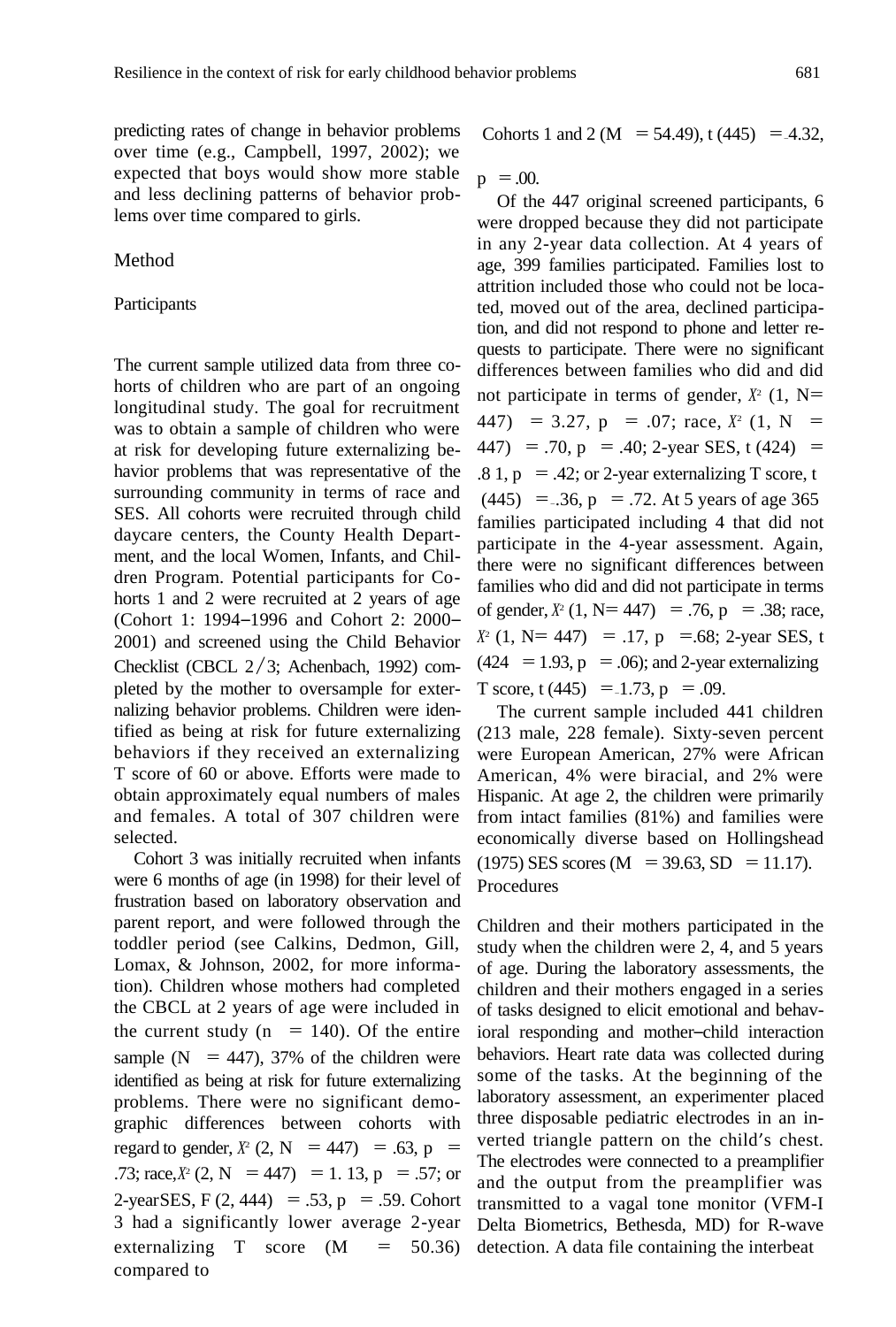intervals (IBIs) for the entire period of heart rate collection were saved on a laptop computer for later artifact editing (e.g., resulting from child movement) and analysis. At each assessment, mothers also completed questionnaires assessing family demographics, their own functioning, and their child's behavior. The current study utilized data from the 2-year laboratory visit and maternal questionnaires from all three laboratory assessments.

## Measures

Contextual risk. An index was created to assess the child's contextual risk at 2 years of age. Each of five individual indicators of risk were scored as present (1) or absent (0) and then summed to create a single contextual risk index. For continuous variables, individuals who scored within the lowest or highest quartile were placedin the risk category as indicated below.

SES. The Hollingshead Index (1975) was used to assess the family SES. Those scoring within the lowest quartile were considered to be at risk (27%).

Marital status. Those who were unmarried were considered at risk (18.6%).

Number of siblings. Risk was coded as present when families had more than two siblings when the child was 2 years of age (21%).

Maternal psychopathology. The Symptom Checklist-90—Revised (Derogatis, 1986) was used to assess self-reported maternal psychopathology symptoms at the 2-year visit. The 90 items were rated on how much distress they caused over the previous 7 days using a 5-point scale ranging from 0 to 4 (not at all, a little bit, moderately, quite a bit, and extremely). Individual's with T scores 60 and above on the General Severity Index were assigned to the risk category (29%).

Parenting stress. The Parenting Stress Index—Short Form (Abidin, 1995) was used to

assess the source and degree of parenting stress when the child was 2 years of age. The index contains a total score as well as subscales for stress stemming from the child, the parent–child relationship, and the parent. Items were rated on a 5-point scale ranging from 1 to 5 (strongly agree, agree, not sure, disagree, and strongly disagree). The measure has good reliability and validity, with coefficients exceeding .80 (Abidin, 1995). Those scoring 90 and above on the total stress T score were assigned to the risk category (25%).

On the basis of the Contextual Risk Index, 34% of the children had no risk factors, 32% had one risk factor, 21% had two risk factors, 7% had three risk factors, 5% had four risk factors, and 1% had five risk factors.

#### Child resilience factors.

Biological characteristics—Cardiac vagal regulation. Measures of children's baseline RSA and change in RSA from baseline during a positive task at age 2 were obtained by editing IBI flies using MXEDIF software (Delta Biometrics). To edit the files, the data were scanned for outlier points, relative to adjacent data, and the outliers were replaced by dividing or summing them so they would be consistent with the surrounding data. Only data files in which less than 10% of the data required editing were included in the current study. The Porges (1985) method of analyZing IBI data was used to calculate RSA. This method applies an algorithm to the sequential heart period (HP) data. The algorithm uses a moving 21-point polynomial to detrend periodicities in HP that are slower than RSA. Next, a bandpass filter extracts variance in HP within the frequency band of spontaneous respiration in young children (0.24–1.04 Hz). The natural logarithm (ln) of this variance is taken and reported in units of ln(milliseconds)<sup>2</sup>. RSA was calculated every 30 s for the baseline and bubble tasks and the average across the 30-s epochs for each episode was used in subsequent analyses. Data were excluded if the standard deviation for an episode was over 1.0.

Baseline RSA. This was obtained at the beginning of the laboratory visit while the child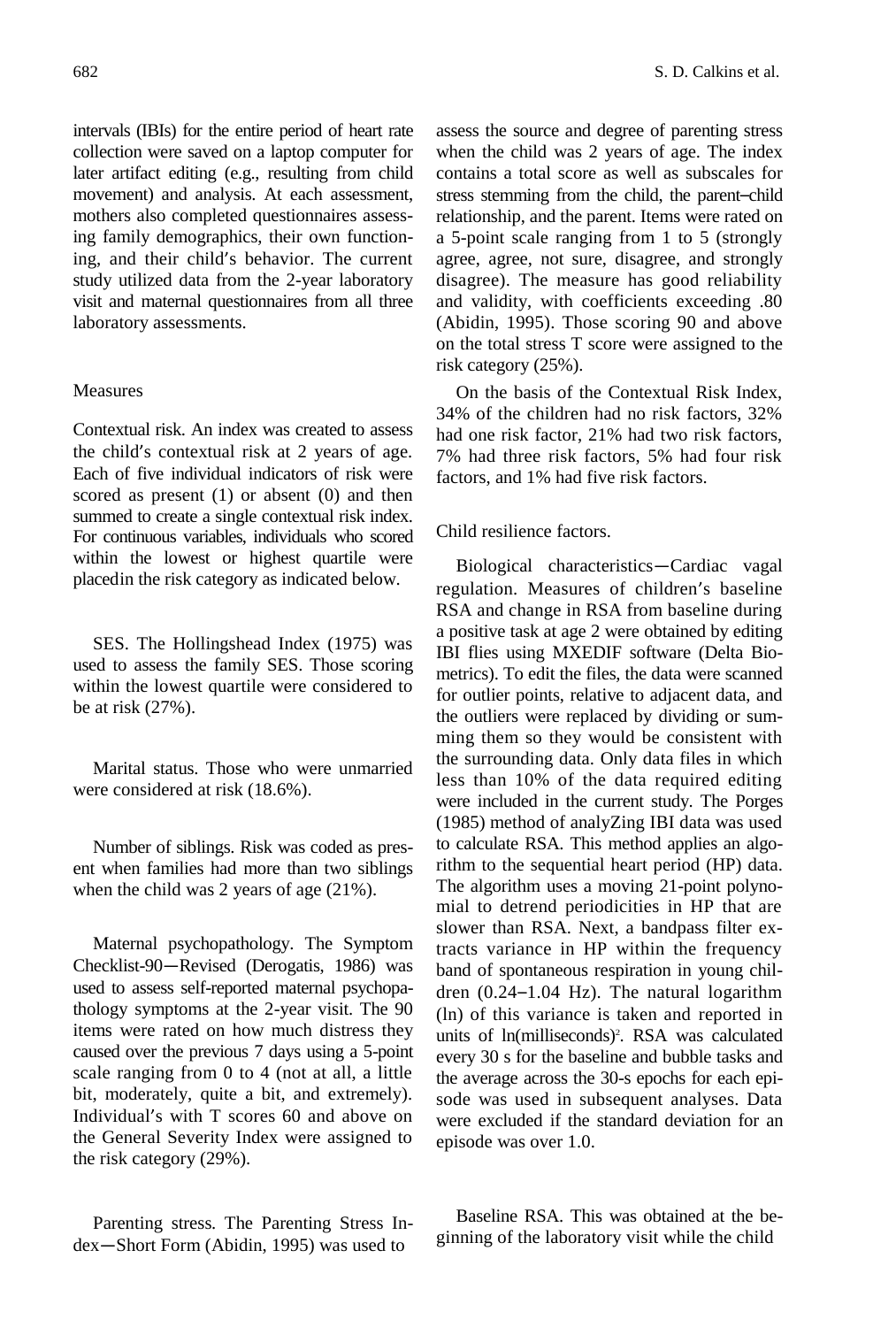watched a 5-min segment of the videotape "Spot," a story about a puppy that explores its neighborhood. The use of the video stimulus was necessary to limit movement artifact in the data, given that the children were 2 years of age. Although this episode is not a true baseline, because the child's attention was engaged, it was sufficient to gain a measure of RSA while the child was sitting quietly and showing little affect. Children also participated in a bubble task that was designed to elicit focused attention and positive affect during which they were instructed on how to blow and pop bubbles. Children's change in RSA (ΔRSA) was calculated by subtracting the RSA during the bubble task from the RSA during the baseline episode. Positive change scores occurred when there was a decrease from baseline to the bubble episode, which reflected attempts at vagal regulation. Negative change scores occurred when there was an increase from baseline to the bubble episode and reflected a state that does not require regulation.

Behavioral characteristics—Temperament. The Toddler Behavior Assessment Questionnaire (Goldsmith, 1996) is a 108-item scale that was used to assess maternal reported temperament-related behavior at the 2-year visit. Items were rated on a 7-point scale (never, very rarely, less than half the time, about half the time, more than half the time, almost always, always). The measure includes five subscales that assess activity level, anger, fear, pleasure, and interest/persistence. The anger, social fear, and interest/persistence, subscales were utilized in the current study. Anger and fear were recoded so that higher scores indicate the child's level frustration tolerance and fearlessness. For persistence, higher scores indicate greater persistence.

Relationship characteristics —MRO. Parenting and child behaviors, across the different mother–child interaction tasks when the children were 2 years of age, were scored using global codes adapted from the Early Parenting Coding System (Winslow, Shaw, Bruns, & Kiebler, 1995). Behaviors, which were coded during a puzzle task, free play, and clean-up task, received codes for warmth/positive affect

(displaying positive affect and warmth toward the child) and sensitivity/responsiveness (promptly and appropriately responding to the child's bids to her). Behaviors were coded on a 4-point scale ranging from low to high (none, a little, some, a lot). Reliability was calculated on all tasks for 10% of the total sample that two research assistants coded together and another 10% that were coded separately. Adjusted kappa values were all above .70. Proportion scores were created that reflected the percentage of tasks in which both the mother and child expressed high levels of mutual responsiveness and mutual positive affect. Specifically, the relationship was coded as mutual when both the mother and child expressed high levels of each behavior (i.e., both were coded as a lot). The mutual responsiveness and mutual positive affect proportion scores were summed to create an index of MRO. Higher scores indicate greater levels of mutually responsive behavior.

Behavior problems. The CBCL was used to assess both externalizing and internalizing behaviors (Achenbach & Edelbrock, 1983). Mothers completed the CBCL for 2- to 3-year-olds when the children were 2 years of age (Achenbach, 1992) and the CBCL for 4- to 18-year-olds when the children were 4 and 5 years of age (Achenbach, 1991). These scales have been found to be a reliable index of externalizing and internalizing behavior problems across childhood (Achenbach, 1992; Achenbach, Edelbrock, & Howell, 1987). At 2 years of age, the externalizing subscale consisted of 26 items that included the minor subscales of aggression and destructive behavior. The internalizing subscale consisted of 25 items that included the minor subscales of anxious/depressed and withdrawn. At 4 and 5 years of age, the externalizing subscale consisted of 33 items that included the minor subscales of aggression and delinquency. The internalizing subscale consisted of 32 items that included the minor subscales of anxious/depressed, withdrawn, and somatic complaints. Mothers rated their child on a 3-point scale (not true, sometimes true, often true). Because different versions of this measure were completed because of the child's age at the time of assessment and because we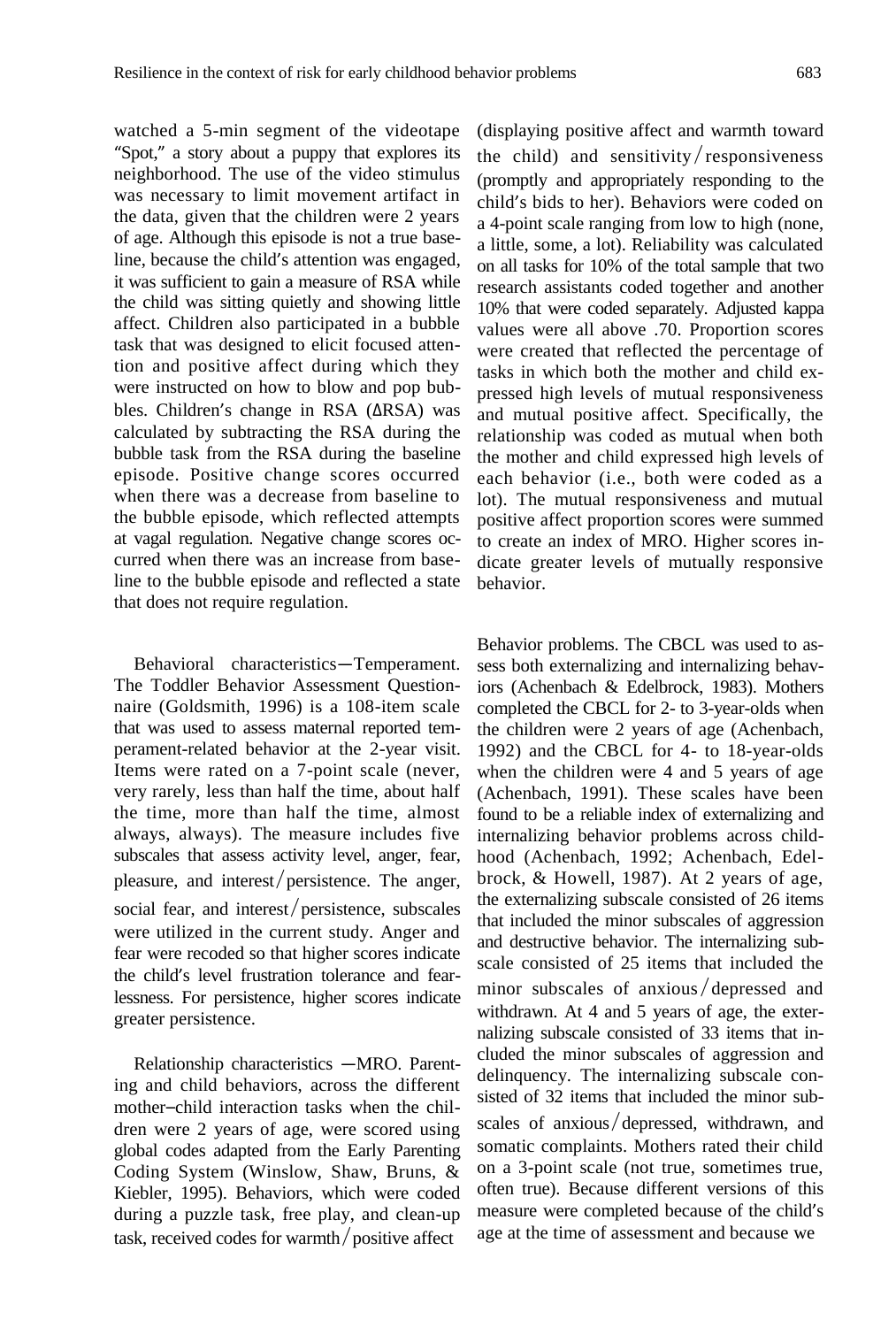were interested in the children's behaviors relative to the respective level of behaviors given children's respective ages, the CBCL externalizing and internalizing T scores were used. Higher scores indicated higher levels of externalizing and internalizing behaviors.

#### Data analytic strategy

Growth curve analyses were conducted to examine the developmental trajectories of externalizing and internalizing behavior problems in early childhood, using hierarchical linear modeling (HLM; Raudenbush & Byrk, 2002). HLM was used because it allows for unbalanced designs so those children with incomplete outcome data across the three waves could be included in the analyses. For the current study, externalizing and internalizing behavior problems were assessed when children were 2, 4, and 5 years of age. Linear growth trajectories were fit using full maximum likelihood estimation and the results reported are based on the robust standard errors. Linear models have been recognized as providing a good approximation about the nature of change that occurs even when the actual change is more complex (Rogosa, Brant, & zimowski, 1982). Age was centered at 5 years so that the intercept indicated the status at the end of the growth period examined and the coefficients indicate the change that occurred in 1-year increments starting at

## age 2. Gender was effect coded (male  $\equiv -1$ ,

female  $\equiv$  1) and all continuous variables were mean centered. Initially, unconditional growth models were fitted to explore developmental trajectories of externalizing and internalizing behavior problems across early childhood. Next, we fitted an explanatory model to characterize how well changes in children's externalizing and internalizing behaviors were predicted by contextual risk as well as three levels of resilience factors: biological, behavioral, and relational. The interaction terms between contextual risk and the resilience factors were included to examine whether the link between vagal regulation, child temperament, and mother– child relationship quality and children's behavior problems was moderated by the child's level of contextual risk. Significant interactions were plotted so that high risk represents an

individual with a risk index score of 3 and low risk represents an individual with a risk index score of one (Aiken & West, 1991). All other continuous variables were plotted at  $\pm$  1 SD from the mean.

## Results

The results are organized as follows. First, analyses are conducted to assess the pattern of missing data. Second, preliminary analyses including descriptive statistics and intercorrelations for all study variables are presented. Third, the results from the HLM models are reported.

#### Missing data

The use of HLM accounts for missing data longitudinally under the assumption that the data are missing at random (MAR). Thus, despite attrition between 2 and 5 years of age, the analysis included all 441 participants. Overall patterns of missing data were examined revealing that missing data were predicted by the continuous 2-year variables included in

the model, Little's MCAR text,  $x'$  (831)  $\equiv$ 

911.21,  $p \leq 0.05$ , indicating that the data was MAR.

HLM does not allow for missing data within the time invariant (Level 2) predictor variables; therefore, data were imputed for Level 2 predictor variables. Listwise deletion of cases without complete data would have resulted in an over 49% reduction in sample size that would have produced a significant loss in power and possible bias. The amount of missing data for any one variable was relatively small: maternal depression (19%), maternal psychopathology (11%), child temperament variables (21%),

baseline RSA (21%),  $\Delta$   $\Delta$ RSA baseline – positive task (28%), and MRO (3%). Missing valueswere imputed through maximum likelihood estimation using the expectation maximization method (EM) algorithm in SPSS 13. The EM method is an iterative process to impute missingvalues that has been found to be superior to listwise deletion, mean substitution, and multiple regression (Garson, 2006). All the analyses presented are based on the imputed Level 2data.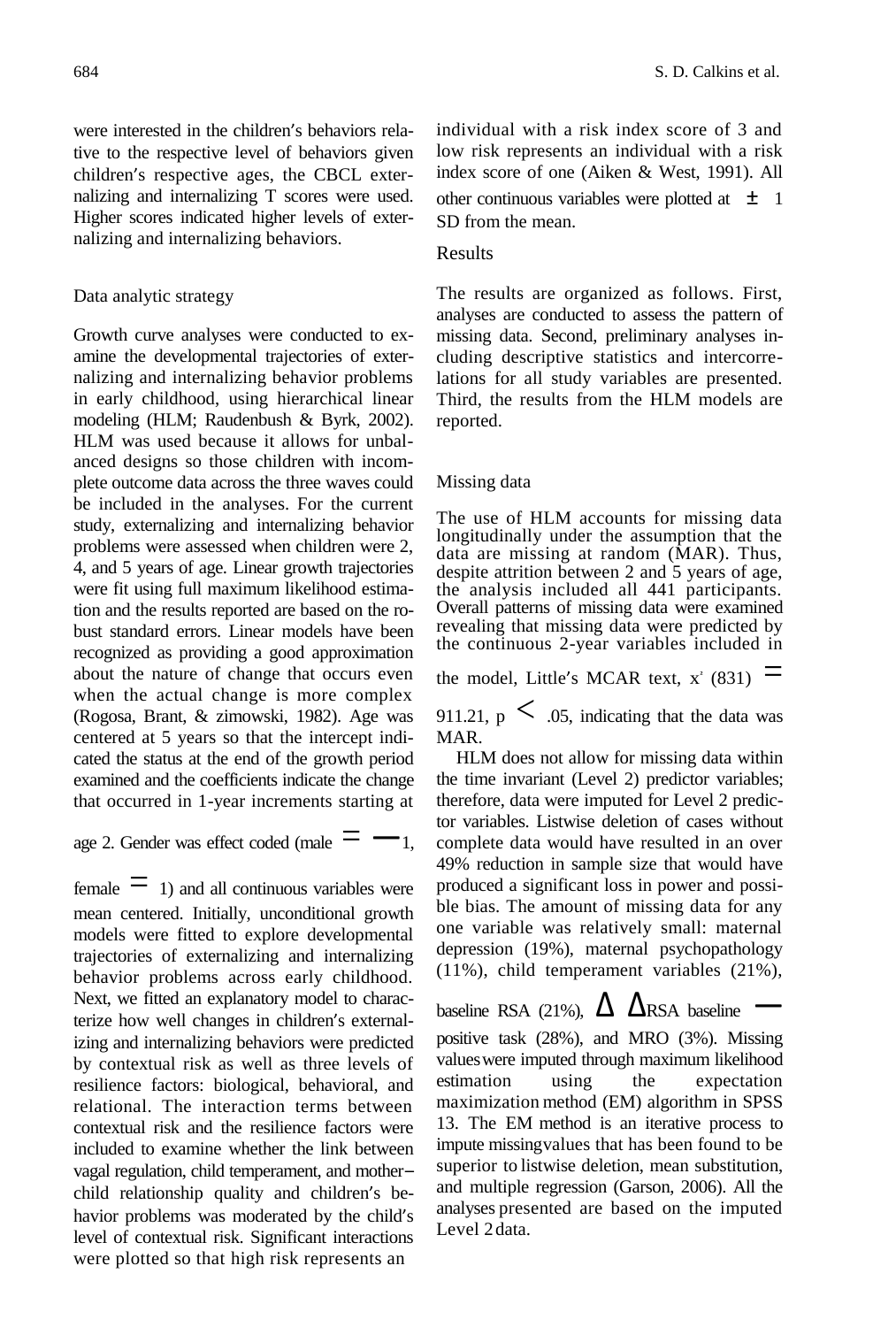#### Preliminary analyses

Descriptive statistics for all study variables are presented in Table 1. Intercorrelations among study variables indicate that contextual risk was associated with child temperament, MRO, and both externalizing and internalizing behavior problems (Table 2).

# *Early developmental trajectories of externalizing and internalizing behavior problems*

Unconditional growth models were fit to explore the developmental trajectories of children's externalizing and internalizing behavior problems from 2 to 5 years of age (Table 3). The fixed effects indicated that from 2 to 5 years of age children's externalizing behavior problems T score decreased by .41 points each year. At 5 years of age, the average externalizing behavior problems score was 51.91. Internalizing behavior T scores also decreased from 2 to 5 years of age at a rate of .74 points each year. At 5 years of age, the average estimated internalizing behavior score was

46.37. For both externalizing (intercept  $= .78$ , slope  $= .46$ ) and internalizing (intercept  $= .69$ , slope  $= .44$ ) behavior problems, the parameter estimates had adequate reliability.

The variances around the intercept and slope (random effects) indicate whether the parameter estimates vary across children and represent individual differences in the linear change that occurs from 2 to 5 years of age and overall levels of behavior at age 5. For both externalizing and internalizing behavior problems, the random effects were significant (Table 3). This indicates that there is substantial interindividual heterogeneity that can be explained by including predictors in the model.

## *Risk and resilience as predictors of externalizing and internalizing behavior problem trajectories*

Next we examined how contextual risk, vagal regulation, child temperament, and a MRO between the mother and child assessed when children were 2 years of age predicted both the rate of change in externalizing and internalizing

| Measures                           | n               | M     | SD    | Range          |
|------------------------------------|-----------------|-------|-------|----------------|
|                                    | 2-Year Measures |       |       |                |
| Contextual risk                    | 441             | 1.21  | 1.19  | $0.00 - 5.00$  |
| <b>Baseline RSA</b>                | 441             | 5.43  | 1.16  | $1.10 - 8.79$  |
| $\Delta$ RSA (baseline – positive) | 441             | 0.46  | 0.67  | $-2.14 - 3.22$ |
| <b>Frustration tolerance</b>       | 441             | 4.09  | 0.81  | $1.67 - 6.43$  |
| Persistence                        | 441             | 4.44  | 0.66  | $1.75 - 6.14$  |
| Fearlessness                       | 441             | 4.23  | 0.88  | $1.31 - 6.79$  |
| Mutually responsive orientation    | 441             | 0.87  | 0.72  | $0.00 - 2.00$  |
| <b>Externalizing problems</b>      | 441             | 53.15 | 9.82  | 30.00 - 91.00  |
| Internalizing problems             | 441             | 48.92 | 9.93  | 30.00 - 90.00  |
|                                    | 4-Year Measures |       |       |                |
| <b>Externalizing problems</b>      | 375             | 52.26 | 9.36  | 30.00 - 76.00  |
| Internalizing problems             | 375             | 45.88 | 9.09  | 33.00-73.00    |
|                                    | 5-Year Measures |       |       |                |
| <b>Externalizing problems</b>      | 343             | 51.72 | 10.26 | 30.00-79.00    |
| Internalizing problems             | 343             | 47.31 | 9.80  | 33.00-82.00    |

**Table 1.** Descriptive statistics for predictor and outcome measures

Note: RSA, respiratory sinus arrhythmia.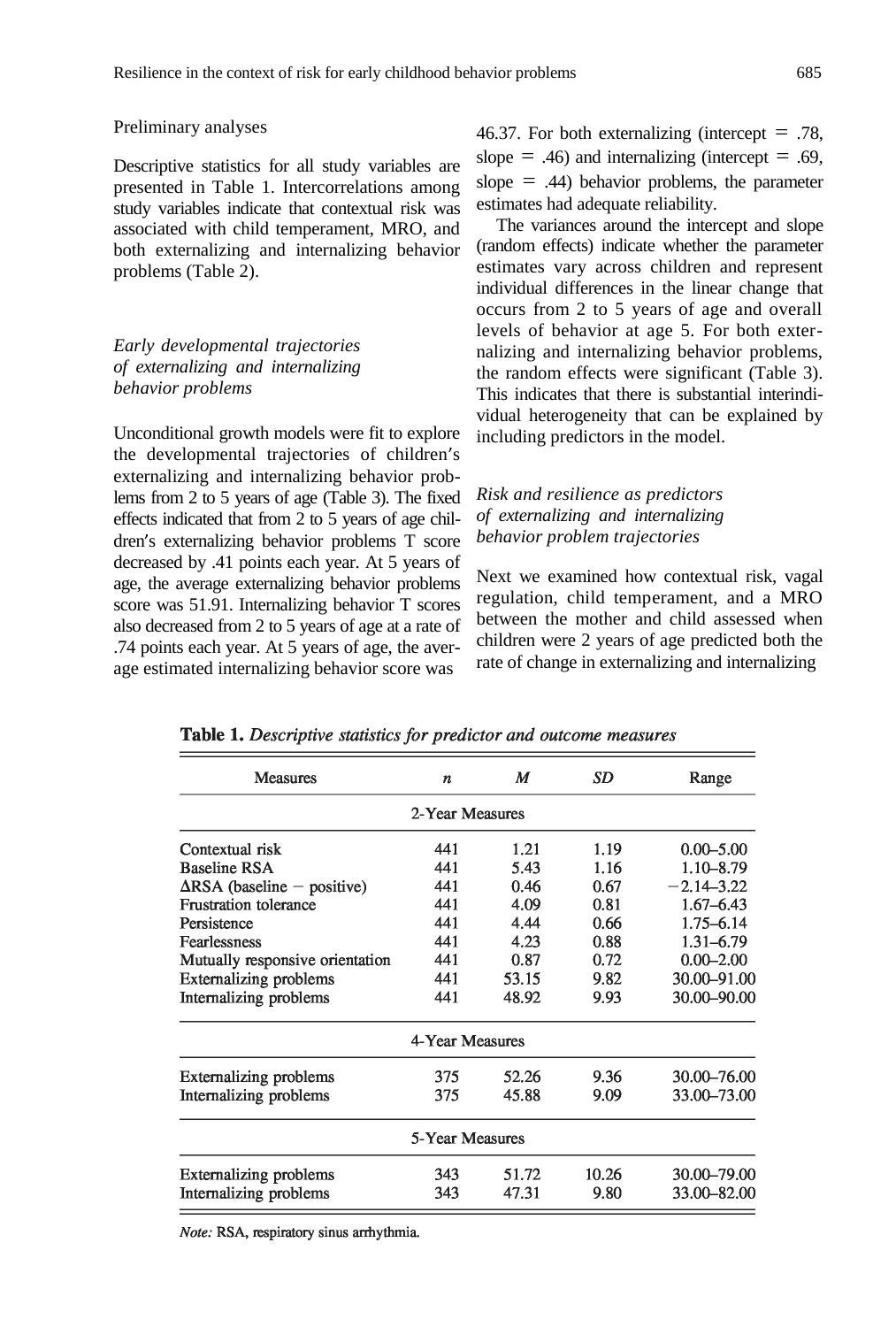| Variables                                                                                                                                                                        |                                                                    | $\mathbf{2}$                                               | 3                                                           | 4                                                                          | 5                                                                      | 6                                                     | 7                                                     | 8                                                  | 9                                          | 10                               | 11                 | 12       |
|----------------------------------------------------------------------------------------------------------------------------------------------------------------------------------|--------------------------------------------------------------------|------------------------------------------------------------|-------------------------------------------------------------|----------------------------------------------------------------------------|------------------------------------------------------------------------|-------------------------------------------------------|-------------------------------------------------------|----------------------------------------------------|--------------------------------------------|----------------------------------|--------------------|----------|
|                                                                                                                                                                                  |                                                                    |                                                            |                                                             |                                                                            | <b>Predictor Variables</b>                                             |                                                       |                                                       |                                                    |                                            |                                  |                    |          |
| 1. Risk Index<br>2. Baseline RSA<br>3. $\Delta$ RSA (baseline – positive)<br>4. Frustration tolerance<br>5. Persistence<br>6. Fearlessness<br>7. Mutually responsive orientation | .04<br>$-.02$<br>$-.28***$<br>$-.19***$<br>$-.13***$<br>$-.25***$  | $.44***$<br>$-.11*$<br>.03<br>.05<br>$-.13**$              | .01<br>$.11*$<br>$-.07$<br>$-.06$                           | $.27***$<br>$.27***$<br>$.21***$                                           | $.13*$<br>.02                                                          | .05                                                   |                                                       |                                                    |                                            |                                  |                    |          |
|                                                                                                                                                                                  |                                                                    |                                                            |                                                             |                                                                            | <b>Outcome Variables</b>                                               |                                                       |                                                       |                                                    |                                            |                                  |                    |          |
| 8. Externalizing's 2 year<br>9. Internalizing's 2 year<br>10. Externalizing's 4 year<br>11. Internalizing's 4 year<br>12. Externalizing's 5 year<br>13. Internalizing's 5 year   | $.35***$<br>$.39***$<br>.28***<br>$.27***$<br>$.25***$<br>$.24***$ | .03<br>$-.02$<br>.01<br>$.13**$<br>.10 <sup>†</sup><br>.07 | $-.03$<br>$-.08†$<br>$-.09†$<br>$-.01$<br>$-.12*$<br>$-.05$ | $-.54***$<br>$-.44***$<br>$-.40***$<br>$-.23***$<br>$-.36***$<br>$-.23***$ | $-.27***$<br>$-.27***$<br>$-.27***$<br>$-.13*$<br>$-.21***$<br>$-.16*$ | .06<br>$-.32***$<br>.02<br>$-.14**$<br>.06<br>$-.10†$ | $-.13**$<br>$-.11*$<br>$-.04$<br>.01<br>$-.03$<br>.04 | .78***<br>$.61***$<br>.38***<br>.39***<br>$.55***$ | .48***<br>$.45***$<br>$.74***$<br>$.40***$ | $.60***$<br>$.74***$<br>$.50***$ | .49***<br>$.66***$ | $.61***$ |

Table 2. Intercorrelations for study variables

*Note:* RSA, respiratory sinus arrhythmia.<br> $\uparrow p < .10$ . \* $p < .05$ . \*\* $p < .01$ . \*\*\* $p < .001$ .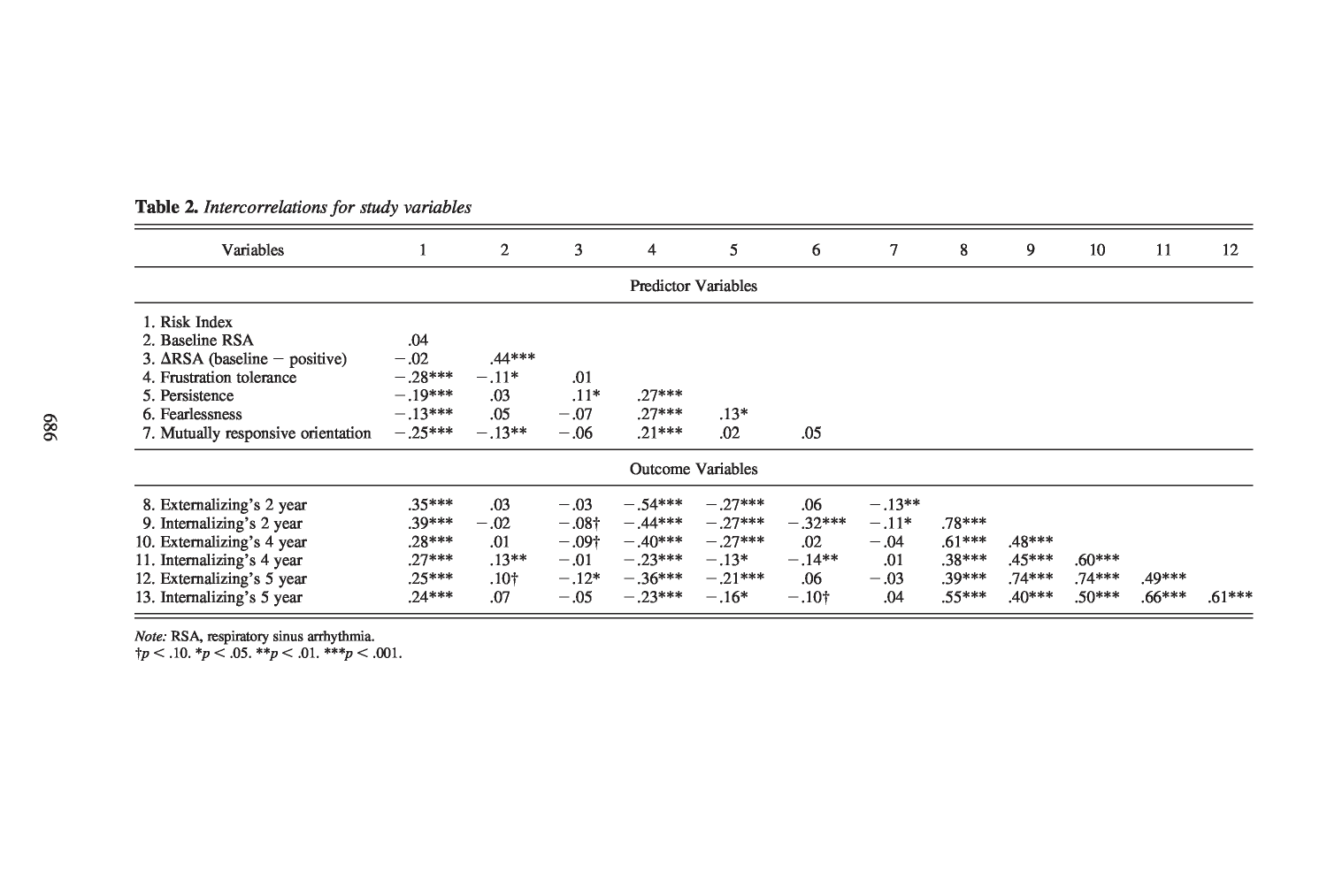|                             |                          | Externalizing |                         | Internalizing            |              |                         |  |
|-----------------------------|--------------------------|---------------|-------------------------|--------------------------|--------------|-------------------------|--|
| <b>Fixed Effects</b>        | Coefficient <sup>a</sup> | SE            | t                       | Coefficient <sup>a</sup> | SE           | t                       |  |
| Intercept (5 year)<br>Slope | 51.91<br>$-0.41$         | 0.49<br>0.16  | $105.16***$<br>$-2.50*$ | 46.37<br>$-0.74$         | 0.49<br>0.19 | 95.12***<br>$-3.95***$  |  |
| <b>Random Effects</b>       | Variance<br>Component    | df            | $\chi^2$                | Variance<br>Component    | df           | $\chi^2$                |  |
| Intercept (5 year)<br>Slope | 8.76<br>2.23             | 391<br>391    | 1956.61***<br>725.66*** | 8.09<br>6.29             | 391<br>391   | 1353.23***<br>712.08*** |  |

**Table 3.** Unconditional growth models for externalizing and internalizing behavior problems

<sup>a</sup>Coefficients indicate the change that occurred in 1-year increments starting at age 2.  $*_p$  < .05. \*\*\*p < .001.

behavior over time and children's level of behavior problems when they were 5 years of age. These explanatory models included all the variables of interest including the risk interaction terms as predictors of both the intercept and slope.

Results for externalizing behavior problems are displayed in Table 4. The fixed effects indicate that greater behavior problems at Year 5 (intercept) were predicted by higher contextual risk, greater baseline RSA, higher levels of fearlessness, greater MRO between the mother and child, smaller change in RSA, lower frustration tolerance, and lower persistence. There was also a significant Risk x MRO interaction (Figure 1), indicating that for those children who were at greater risk at 2 years of age, higher MRO at 2 years was related to higher externalizing behavior problems at 5 years.

For the change in externalizing behavior problems from 2 to 5 years of age we found that boys declined at a faster rate than girls who tended to stay stable over time. In addition, having lower baseline RSA, greater change in RSA and lower levels of frustration tolerance was also linked with greater declines in externalizing behavior problems. It should be noted, however, that children with higher frustration tolerance had overall lower levels of externalizing behavior problems than those with lower levels of frustration tolerance. None of the risk interaction terms included in the model were significant.

The overall proportion of variance accounted for in the explanatory model was calculated

relative to the variance in the unconditional growth model (i.e., variance unconditional growth model – variance explanatory model/variance unconditional growth model; Singer & Willett, 2003). The relative proportion of variance explained was 29% for the intercept and 18% for the slope.

Results for internalizing behavior problems are displayed in Table 5. The fixed effects indicate that greater internalizing behavior problems at Year 5 (intercept) were predicted by higher contextual risk, greater baseline RSA, a more MRO between the mother and child, and lower frustration tolerance. There were two significant interactions predicting the intercept. For children who were at greater risk at 2 years of age, a more MRO between mother and child was related to higher internalizing problems at 5 years of age (Figure 2). In addition, for children who were at greater risk at 2 years of age, lower persistence was related to higher internalizing problems at 5 years (Figure 3).

Declines in internalizing behavior problems from 2 to 5 years of age were associated with lower baseline RSA and lower levels of frustration tolerance, although higher frustration tolerance actually had lower levels of internalizing behavior problems across early childhood. Greater fearlessness was associated with a steeper decline in internalizing behavior problems over time, but this association was moderated by risk. The three-way interaction among Risk x Fearlessness x Time is depicted in Figure 4.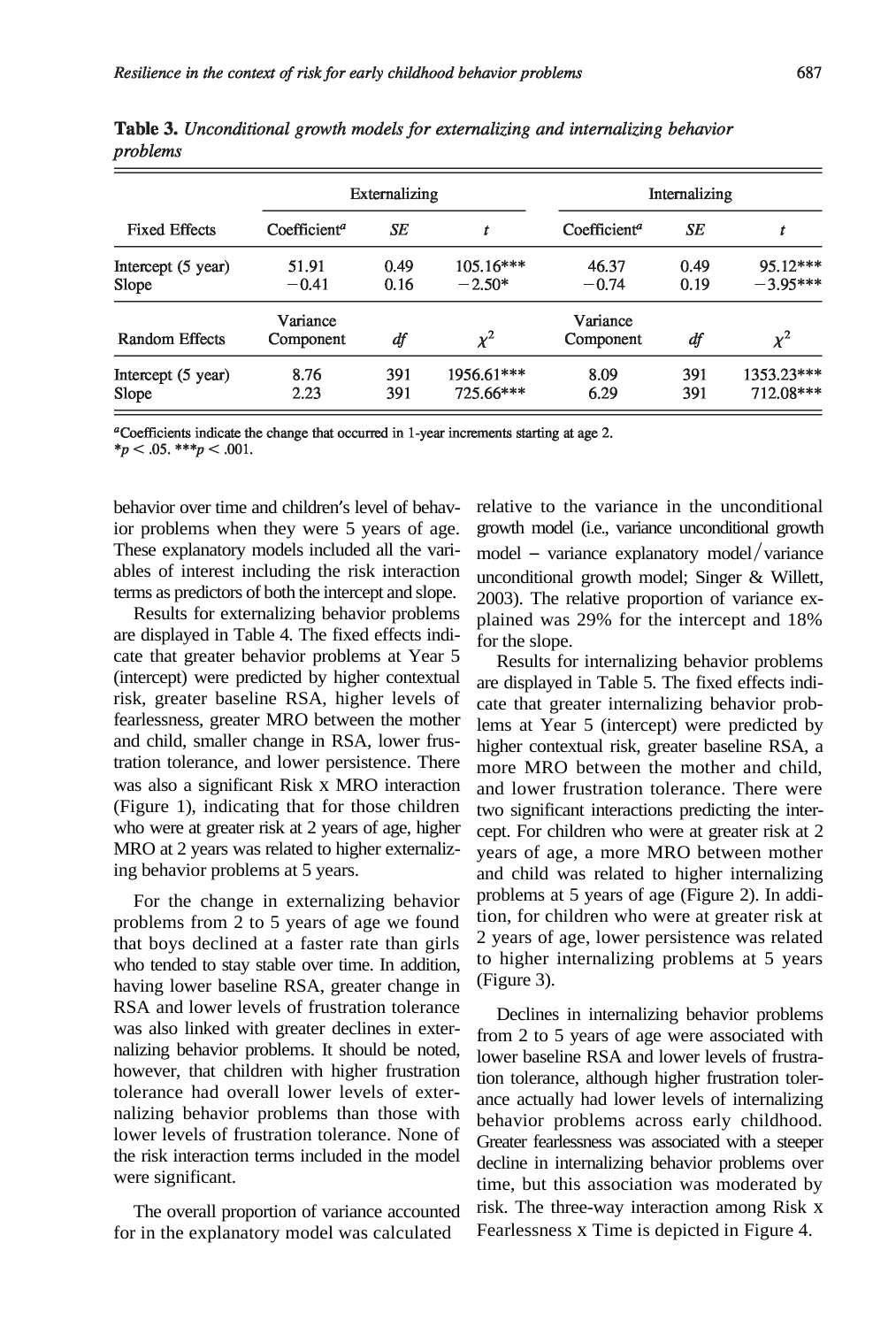| <b>Fixed Effects</b>                          | Coefficient <sup>a</sup> | <b>SE</b> | t          |
|-----------------------------------------------|--------------------------|-----------|------------|
| Intercept                                     | 54.97                    | 0.47      | 109.67***  |
| Female                                        | 0.51                     | 0.44      | 1.16       |
| <b>Risk</b>                                   | 1.68                     | 0.44      | 3.83***    |
| <b>Baseline RSA</b>                           | 0.87                     | 0.43      | $2.03*$    |
| $\Delta$ RSA (baseline – positive task)       | $-2.04$                  | 0.74      | $-2.77**$  |
| <b>Frustration</b> tolerance                  | $-3.65$                  | 0.60      | $-6.08***$ |
| Persistence                                   | $-1.89$                  | 0.69      | $-2.75**$  |
| Fearlessness                                  | 1.83                     | 0.52      | $3.50**$   |
| Mutually responsive orientation               | 1.44                     | 0.65      | $2.21*$    |
| $Risk \times Baseline$ RSA                    | 0.02                     | 0.34      | 0.07       |
| $Risk \times \Delta$ RSA                      | $-0.13$                  | 0.65      | $-0.20$    |
| $Risk \times Frustration$ Tolerance           | $-0.54$                  | 0.49      | $-1.10$    |
| $Risk \times Perspective$                     | $-0.63$                  | 0.67      | $-0.94$    |
| $Risk \times Fearlessness$                    | $-0.09$                  | 0.45      | $-0.20$    |
| $Risk \times Mutually$ Responsive Orientation | 1.27                     | 0.58      | $2.19*$    |
| Slope                                         | $-0.40$                  | 0.17      | $-2.36*$   |
| Female                                        | 0.38                     | 0.16      | $2.40*$    |
| <b>Risk</b>                                   | $-0.08$                  | 0.16      | $-0.51$    |
| <b>Baseline RSA</b>                           | 0.40                     | 0.15      | $2.58*$    |
| $\Delta$ RSA (baseline – positive task)       | $-0.72$                  | 0.26      | $-2.72**$  |
| <b>Frustration</b> tolerance                  | 0.65                     | 0.22      | 2.99**     |
| Persistence                                   | $-0.07$                  | 0.25      | $-0.27$    |
| <b>Fearlessness</b>                           | 0.25                     | 0.19      | 1.32       |
| Mutually responsive orientation               | 0.32                     | 0.23      | 1.37       |
| $Risk \times Baseline$ RSA                    | $-0.05$                  | 0.12      | $-0.39$    |
| $Risk \times \Delta$ RSA                      | 0.04                     | 0.23      | 0.16       |
| $Risk \times Frustration$ Tolerance           | 0.03                     | 0.18      | 0.14       |
| $Risk \times Persistence$                     | $-0.25$                  | 0.24      | $-1.05$    |
| $Risk \times Fearlessness$                    | 0.01                     | 0.16      | 0.08       |
| $Risk \times Mutually$ Responsive Orientation | 0.12                     | 0.21      | 0.59       |
|                                               | Variance                 |           |            |
| <b>Random Effects</b>                         | Component                | df        | $\chi^2$   |
| Intercept                                     | 54.47                    | 377       | 1488.43*** |
| Slope                                         | 4.08                     | 377       | 665.77***  |

Table 4. Externalizing behavior problems trajectories

Note: RSA, respiratory sinus arrhythmia.

<sup>a</sup>Coefficients indicate the change that occurred in 1-year increments starting at age 2.

\*p < .05. \*\*p < .01. \*\*\*p < .001.

Specifically, children who had high contextual risk and were high on fearlessness had the highest level of internalizing behavior problems even though they decreased over time. Children who had low fearlessness had overall lower levels of internalizing behavior problems and they decreased similarly. For children with low contextual risk, however, there were differences in their change over time based on their fearlessness. Internalizing problems decreased when children were low on fearlessness, but stayed stable with the lowest level of internalizing behavior problems if they were high

on fearlessness. In summary, children's temperamental fearlessness has differential influences on children's internalizing behavior problems under conditions of low and high contextual risk.

Greater declines in internalizing behavior problems were also linked with a less MRO between the mother and child. This was also moderated by risk, as there was a significant Risk x MRO x Time interaction (Figure 5). Specifically, under conditions of high contextual risk children who experienced a more MRO with their mother had the greatest level of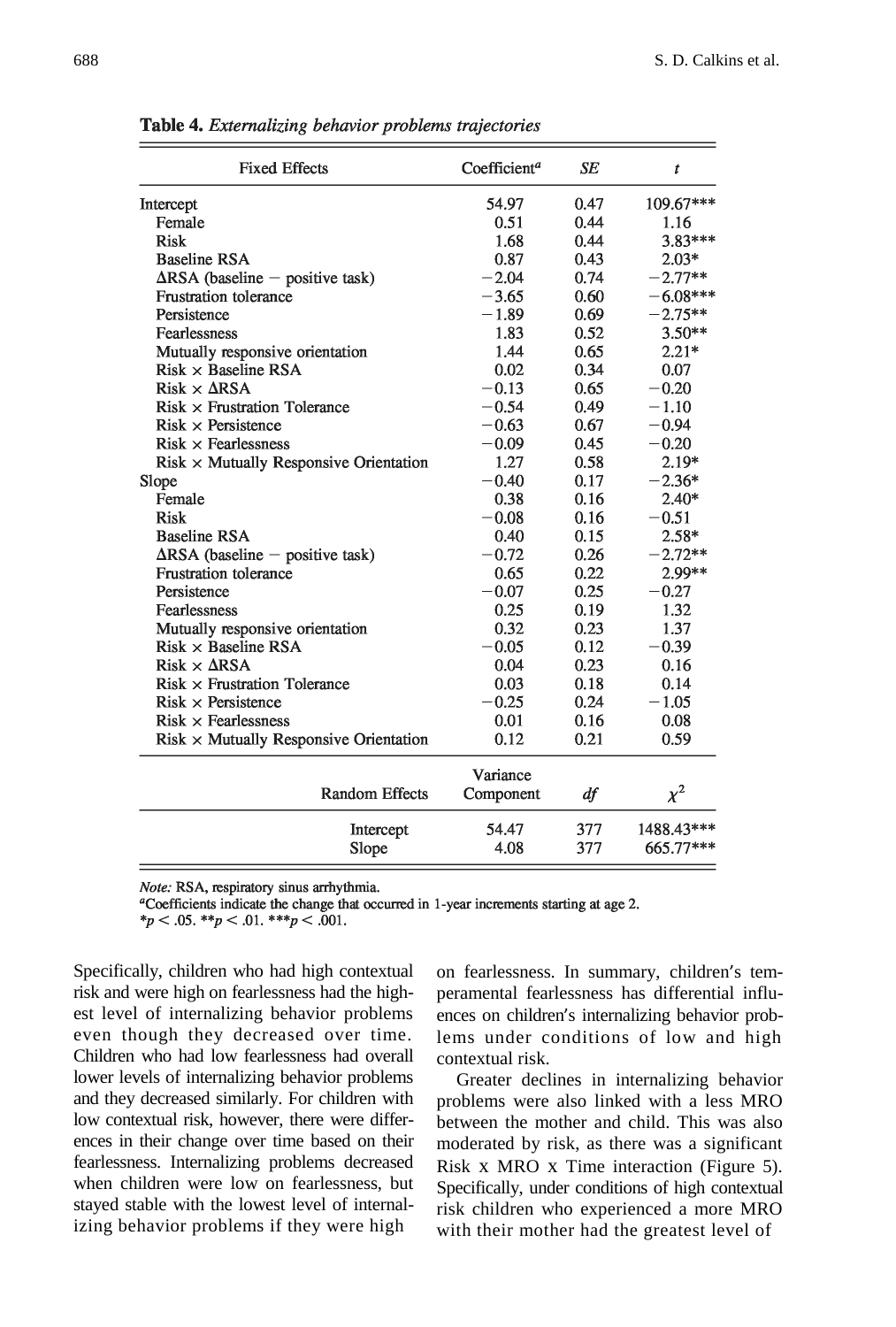

Figure 1. The interaction between contextual risk and mutually responsive orientation between the mother and child predicting 5-year externalizing behavior problems.

internalizing behavior problems and they increased slightly over time. Under conditions of high risk but with a less mutually responsive relationship with their mother, children were initially higher on internalizing behavior problems but they decreased over time. For internalizing behavior problems, the relative proportion of variance explained was 22% for the intercept and 27% for the slope.

Finally, the random effects from the explanatory models indicate that for both externalizing and internalizing behavior problems there was still significant variation in the intercept and slope that was not accounted for by the predictors included in the model.

### Discussion

The goal of the present study was to examine growth and change across the preschool years in externalizing and internalizing behavior problems in a large community sample of children. Given that such problems become more intransigent and difficult to treat as children develop, the early identification of these problems and the risk and protective factors associated with them is a significant goal for basic scientists and practitioners alike. We adopted developmental psychopathology as our conceptual framework. This perspective invites consideration of the multiple processes and pathways in

early development and aims to identify risk and protective factors that clarify the various conditions under which child functioning is compromised.

Our work with community samples lends itself to an examination of contextual risk factors—those features of the child's social and economic environment that make successful adaptation more challenging, although not necessarily unlikely. We identified five common indicators of contextual risk and, following Sameroff and others (Rutter, 1987; Sameroff et al., 2003), created a composite of risk that we predicted would be associated with poorer functioning as indicated by higher scores on the CBCL subscales and less steep declines in such problems across preschool. Specifically, we modeled trajectories of children's behavior problems from 2 to 5 years of age as a function of both risk and three levels of child resilience where the intercept was coded to predict children's level of behavior problems at the end of the developmental period examined. Our expectation was that risk would be moderated by several within child resilience factors that have been linked in prior research with better versus worse competence among young children. Such an approach is consistent with a conceptual framework that views development as a dynamic process that may be observed across multiple interacting levels of analysis.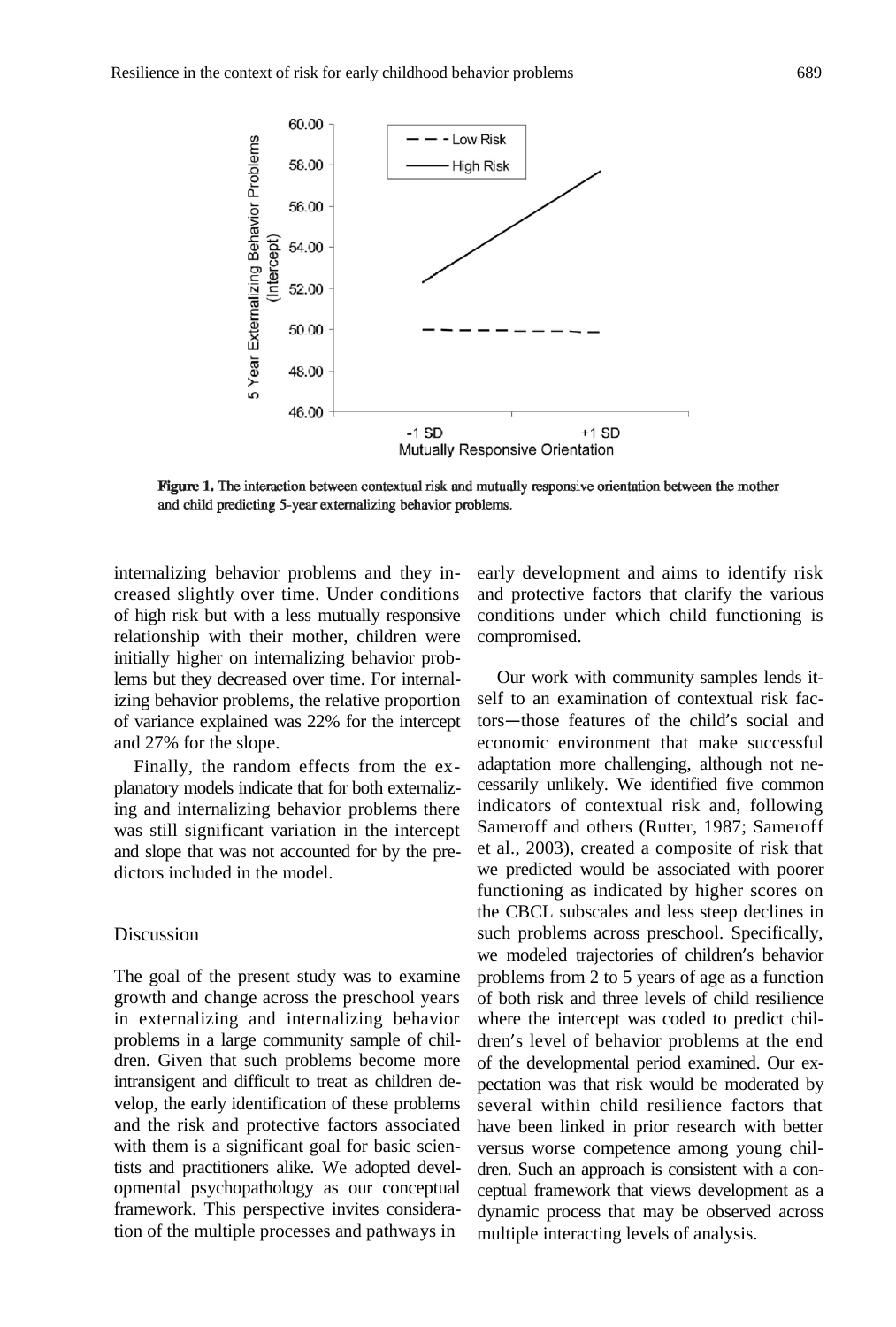| <b>Fixed Effects</b>                          | Coefficient <sup>a</sup> | <b>SE</b> | t              |
|-----------------------------------------------|--------------------------|-----------|----------------|
| Intercept                                     | 46.61                    | 0.51      | 92.11***       |
| Female                                        | $-0.35$                  | 0.47      | $-0.74$        |
| <b>Risk</b>                                   | 2.21                     | 0.43      | $5.20***$      |
| <b>Baseline RSA</b>                           | 0.99                     | 0.48      | $2.06*$        |
| $\Delta$ RSA (baseline – positive task)       | $-1.06$                  | 0.78      | $-1.36$        |
| <b>Frustration</b> tolerance                  | $-1.12$                  | 0.57      | $-1.96*$       |
| Persistence                                   | $-0.63$                  | 0.64      | $-0.97$        |
| Fearlessness                                  | $-0.62$                  | 0.56      | $-1.12$        |
| Mutually responsive orientation               | 2.29                     | 0.63      | $3.62**$       |
| $Risk \times Baseline$ RSA                    | 0.16                     | 0.34      | 0.47           |
| $Risk \times \Delta$ RSA                      | 0.29                     | 0.67      | 0.44           |
| $Risk \times Frustration$ Tolerance           | $-0.71$                  | 0.45      | $-1.58$        |
| $Risk \times_{\text{Persistence}}$            | $-0.99$                  | 0.58      | $-1.71\dagger$ |
| $Risk \times Fearlessness$                    | $-0.44$                  | 0.38      | $-1.14$        |
| $Risk \times Mutually$ Responsive Orientation | 2.34                     | 0.55      | 4.25***        |
| Slope                                         | $-0.68$                  | 0.19      | $-3.61**$      |
| Female                                        | 0.05                     | 0.18      | 0.29           |
| <b>Risk</b>                                   | $-0.09$                  | 0.16      | $-0.55$        |
| <b>Baseline RSA</b>                           | 0.41                     | 0.17      | $2.45*$        |
| $\Delta$ RSA (baseline – positive task)       | $-0.05$                  | 0.31      | $-0.18$        |
| <b>Frustration</b> tolerance                  | 0.66                     | 0.23      | $2.85**$       |
| Persistence                                   | 0.31                     | 0.26      | 1.18           |
| <b>Fearlessness</b>                           | 0.57                     | 0.22      | $2.63**$       |
| Mutually responsive orientation               | 0.63                     | 0.25      | $2.50*$        |
| $Risk \times Baseline$ RSA                    | $-0.07$                  | 0.14      | $-0.51$        |
| $Risk \times \Delta$ RSA                      | 0.34                     | 0.27      | 1.28           |
| $Risk \times Frustration$ Tolerance           | $-0.12$                  | 0.18      | $-0.63$        |
| $Risk \times Persistence$                     | $-0.27$                  | 0.24      | $-1.13$        |
| $Risk \times Fearlessness$                    | $-0.28$                  | 0.16      | $-1.77$ †      |
| $Risk \times Mutually$ Responsive Orientation | 0.50                     | 0.21      | $2.36*$        |
|                                               | Variance                 |           |                |
| <b>Random Effects</b>                         | Component                | df        | $\chi^2$       |
| Intercept                                     | 51.07                    | 377       | 1141.38***     |
| Slope                                         | 4.61                     | 377       | 634.59***      |

**Table 5.** Internalizing behavior problems trajectories

Note: RSA, respiratory sinus arrhythmia.

<sup>a</sup>Coefficients indicate the change that occurred in 1-year increments starting at age 2.

 ${\dagger} p < .10. {\dagger} p < .05. {\dagger} {\dagger} p < .01. {\dagger} {\dagger} {\dagger} p < .001.$ 

The first aim of the study was to examine the trajectories of both subtypes of behavior problems to observe whether the expected pattern of decline across time that has been found in the literature would be revealed (Hartup, 1974; Tremblay, 2000). In general, both externalizing and internalizing behavior problems did decrease over time, although there was substantial interindividual heterogeneity. Given these individual differences in children's trajectories of externalizing and internalizing behavior problems, we fit a model that included risk, as

well as three levels of child resilience that were anticipated to moderate risk, including biological, behavioral, and relational characteristics. Overall, different patterns of findings emerged for the two subtypes of behavior problems, with multiple resilience factors clearly playing a role in the prediction of the change that occurred across early childhood in problem behavior and their level of behavior problems when they reached kindergarten age. The fIndings lend support to the developmental psychopathology perspective that views development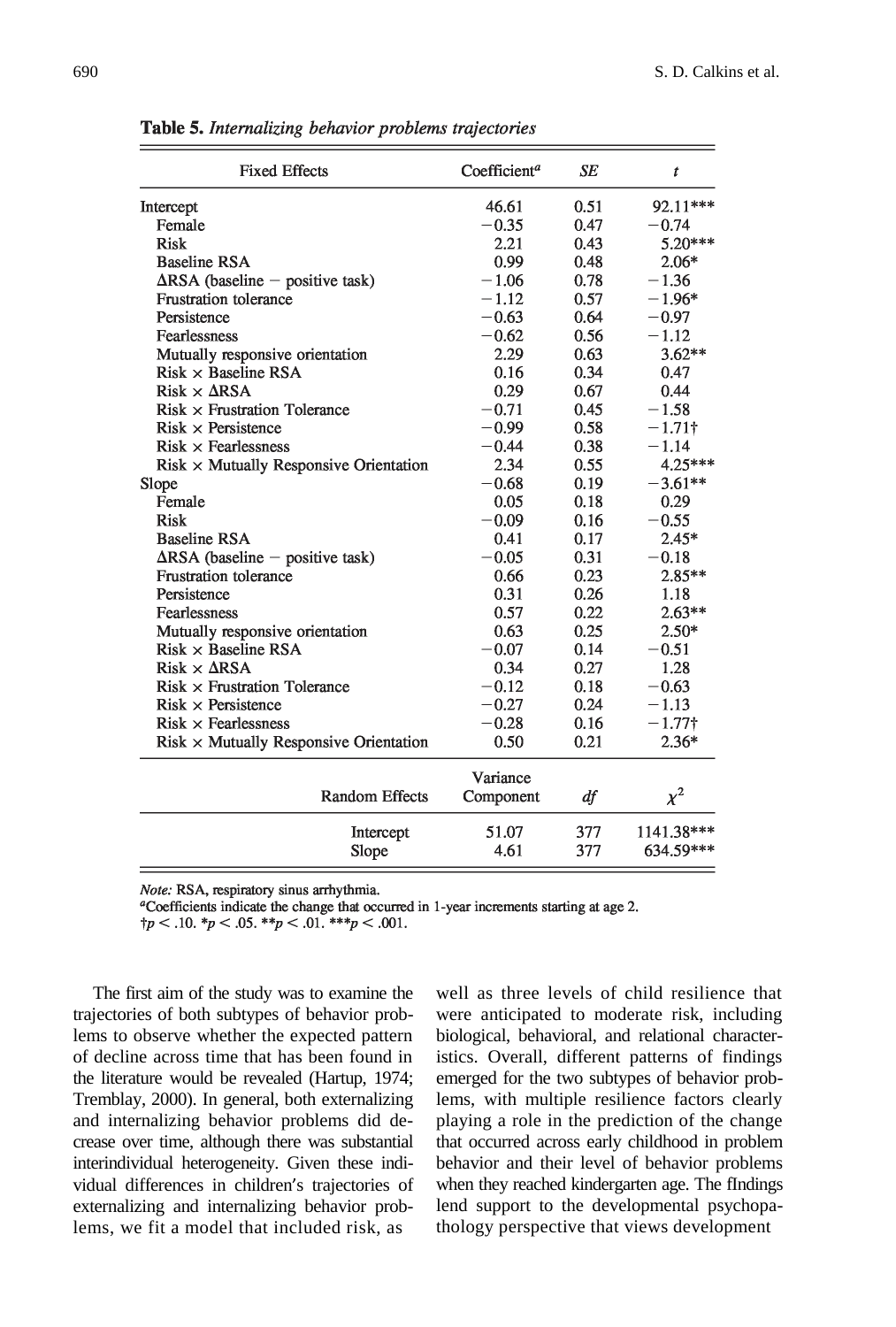

Figure 2. The interaction between contextual risk and mutually responsive orientation between the mother and child predicting 5-year internalizing behavior problems.

as a process characterized by multiple possible pathways to adaptation and maladaptation, in this case, in the form of either externalizing or internalizing problems.

Risk and resilience as predictors of the level and trajectories of externalizing behavior problems

Our analysis of externalizing behavior problems revealed that higher levels of such problems at age 5 were predicted by a number of factors.

As expected, the level of risk at 2 years of age significantly predicted the level of externalizing behavior problems. This confirms numerous prior studies in which contextual risk associated with lower social and economic resources, poorer parent functioning, and more competition for resources and parent interaction (by virtue of more siblings) challenges the family system, and thus the child, to engage in adaptive behavior.

In addition, a number of interesting effects were observed in our analysis of the three resilience



Figure 3. The interaction between contextual risk and child persistence predicting 5-year internalizing behavior problems.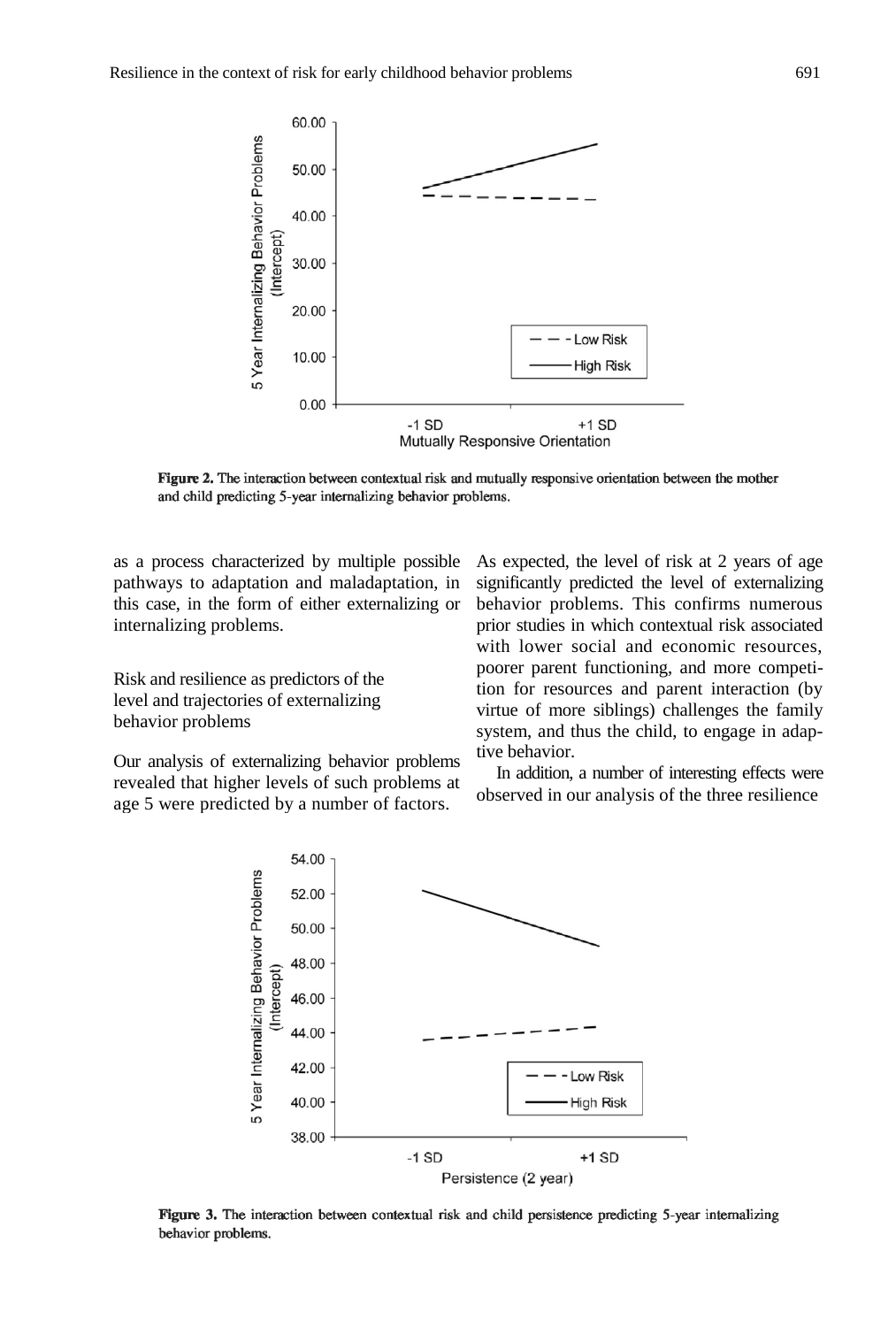

Figure 4. The interaction of contextual risk, fearlessness, and time predicting change in internalizing behavior problems from 2 to 5 years of age. [A color version of this figure can be viewed online at www.journals. cambridge.org]

factors thought to offset these contextual challenges. Both biological and behavioral resilience factors played a role in the rate of behavior at age 5 and in the decline of externalizing problems over time. Children who exhibited greater physiological regulation, in the form of greater decline of RSA in response to an attentional/ emotional challenge, greater frustration toler-



Figure 5. The interaction of contextual risk, mutually responsive orientation, and time predicting change in internalizing behavior problems from 2 to 5 years of age. [A color version of this figure can be viewed online at www.journals.cambridge.org]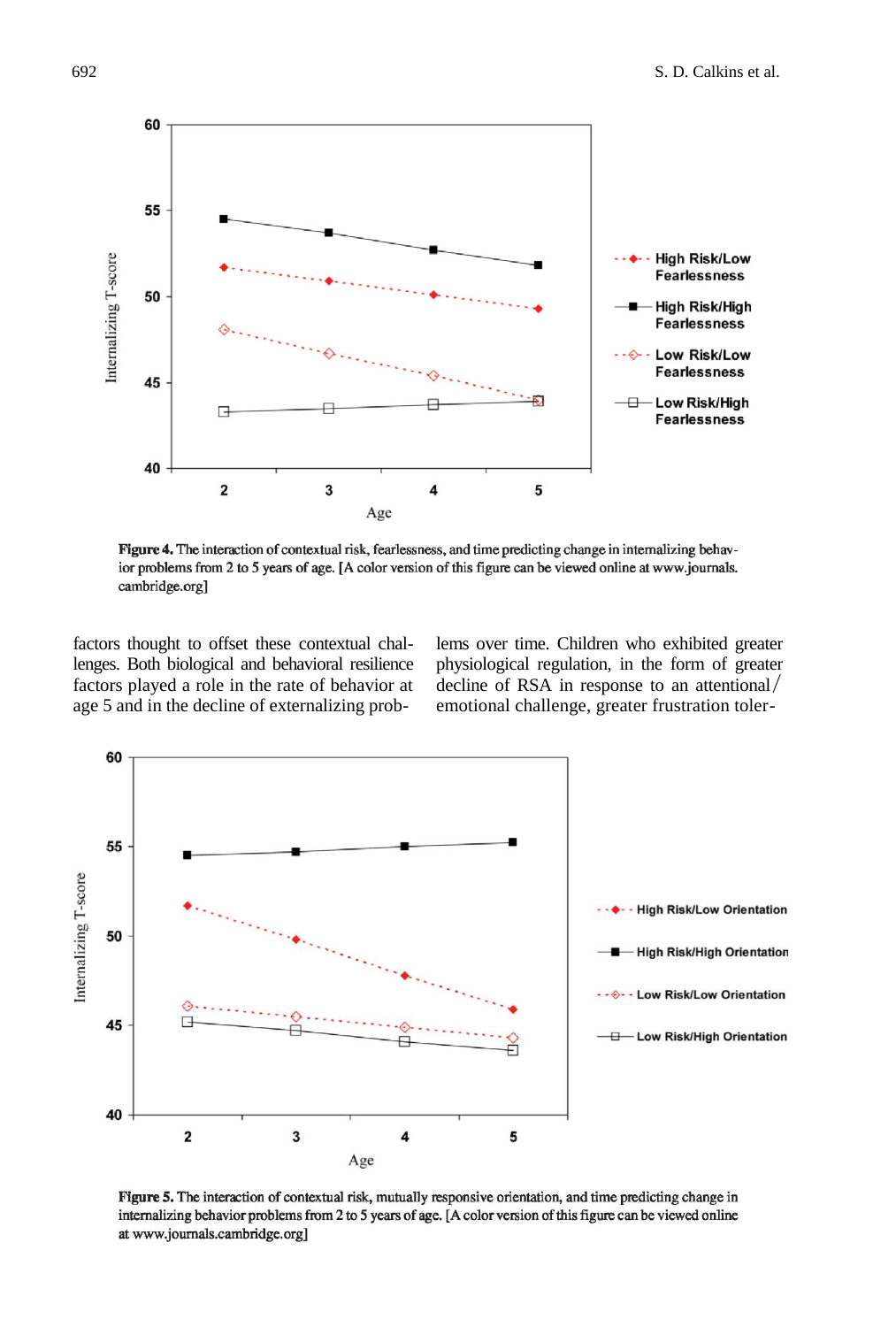ance, and higher persistence, evidenced lower levels of externalizing type behaviors at age five, regardless of risk status. It is likely that each of these within child factors operates by facilitating the regulation of affect that is often a challenge for children with behavior problems (Calkins & Dedmon, 2000). In addition, and consistent with the previous literature, we found that children with higher levels of baseline RSA and greater fear tolerance (fearlessness) engaged in more externalizing behaviors when they were 5 years of age. Basal RSA is often considered an indicator of emotional reactivity (Calkins, 1997). To the degree that some children are reactive, but fail to develop regulatory strategies to control that reactivity, problem behavior may be more likely (Calkins, Smith, Gill, & Johnson, 1998). Given that among older children, low levels of fear have been associated with greater conduct problems (Shaw, Gilliom, Ingoldsby, & Nagin, 2003), it is not surprising that a similar pattern of results has emerged with younger children.

In examining the change in externalizing behavior problems from 2 to 5 years of age we found that boys declined at a faster rate than girls who overall had lower levels of behavior problems that tended to stay stable over time. This may be partially attributable to the fact that we oversampled for externalizing behavior problems, which for girls may have attenuated the normative declines in behavior problems that are generally found. Indeed, in the current sample, there were no mean differences at each wave in externalizing behavior problems between boys and girls. In addition, children who had lower baseline RSA, greater vagal regulation and lower levels of frustration tolerance also had greater declines in externalizing behavior problems. Contextual risk, however, was not associated with the change that occurred in externalizing behavior problems over time.

In our analysis of the effects of relational resilience, we found that a more MRO between 2-year-old children and their mothers was linked to greater levels of externalizing when children were 5 years of age, but only for those children who were exposed to high levels of contextual risk. This is inconsistent with previous research, as this measure clearly taps a

positive dimension of the mother–child relationship and positive maternal behavior has generally been linked with more socially competent behavior. Some prior work does suggest, however, that mothers who are more solicitous (Rubin, Burgess, & Hastings, 2002) or who tend to do things for their children to minimize conflict (Calkins & Johnson, 1998) have children with higher levels of problem behavior. It may be that during toddlerhood, when demands for behavioral control and competent behavior increase, a greater degree of parental control rather than, or balanced with, greater warmth and responsiveness, is needed.

Thus, the findings indicated that both biological and behavioral resilience factors played a role in the decline of externalizing behavior problems over time. This normative pattern of decline, then, is clearly observable when children are displaying physiological and behavioral patterns that suggest good emotion regulation regardless of their risk status. Indeed, therelation of these resilience factors to adaptive emotion regulation skills suggests that they play a critical role in the normative development of such skills for all children, and so decrease the likelihood of significant behaviorproblems over time.

*Risk and resilience as predictors of the level and trajectories of internalizing behavior problems*

The association between contextual risk and the three levels of resilience factors and their impact on children's level and trajectories of internalizing behavior problems differ in some respects from the pattern of results found for externalizing behavior problems. In kindergarten, greater internalizing behavior problems were predicted by a number of factors, including higher contextual risk and resilience factors operating at each level of analysis. Specifically, greater baseline RSA, a more MRO between the mother and child, and lower frustration tolerance were all significantly related to the child's level of internalizing problems. These results suggest, to a certain extent, that there are some common factors that may exacerbate both internalizing and externalizing behavior problems. Indeed, we see evidence that basal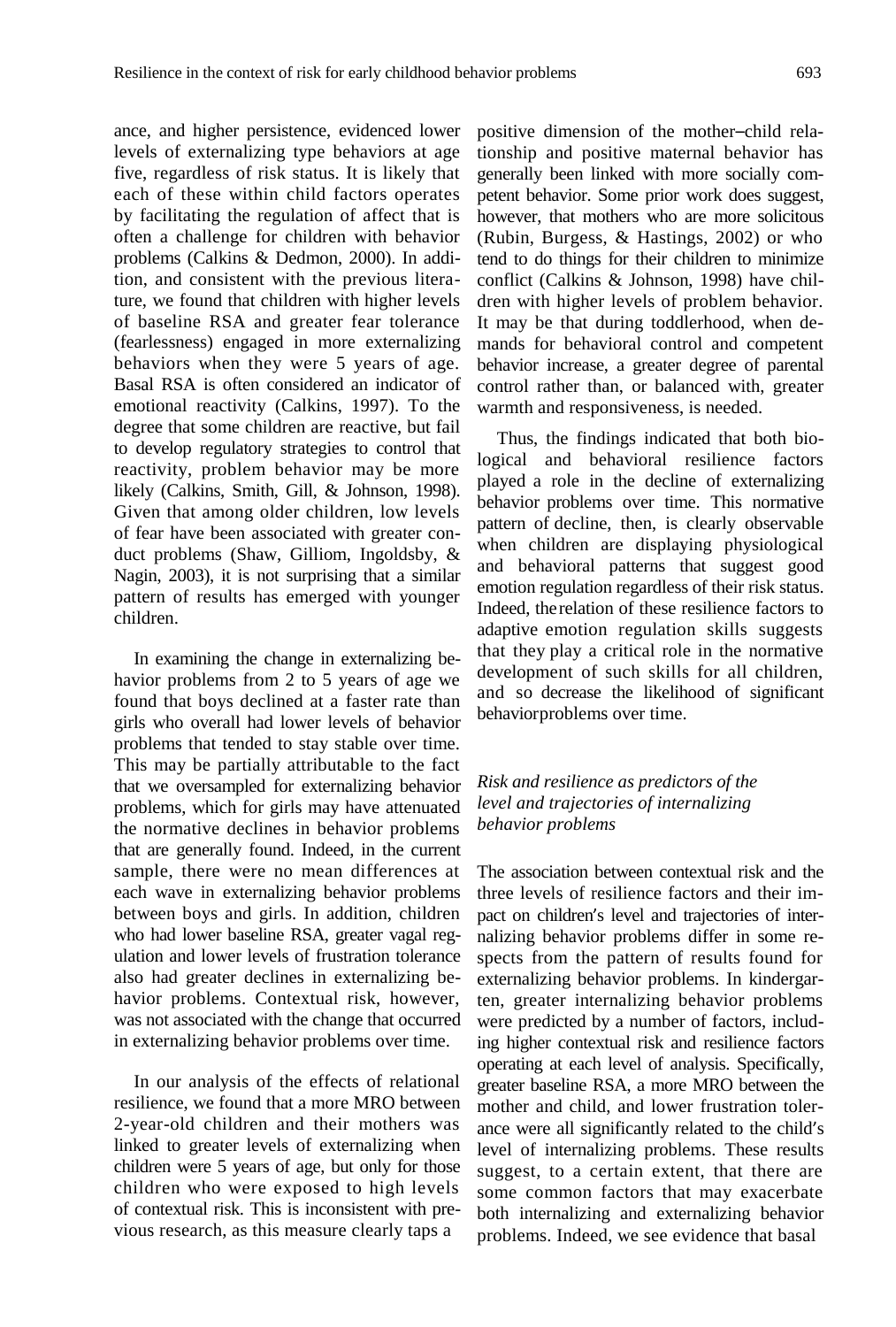RSA, indicative of reactivity, may play a role in the level of problem behavior displayed by the child. We also found that contextual risk was also moderated by children's temperamental persistence. When children were at greater risk when they were 2 years of age, lower persistence was linked to greater internalizing problems when they were 5 years old. This is consistent with the research indicating that interest/persistence is a behavioral characteristic that is clearly related to the management of emotion (Ruff & Rothbart, 1996), which in turn, may lead to declines in internalizing symptoms over time.

With respect to the relational level of analysis, we observed that contextual risk was again moderated by MRO. Specifically, when children were at greater risk at 2 years of age and experienced a more MRO with their mother, they had higher internalizing problems at 5 years of age. Again, it may be that during toddlerhood when there are greater demands on the child to conform to rules and social standards that some maternal control may be needed to help the toddler learn to cope with the challenges of managing their behavior and emotions.

In examining the change in internalizing behavior across early childhood, a number of significant findings emerged, but the pattern of results were more complex than those found for children's externalizing behavior trajectories. Children's internalizing behavior problems decreased from 2 to 5 years of age when they had lower baseline RSA and lower levels of frustration tolerance. However, it needs to be noted that children with higher frustration tolerance actually had lower levels of internalizing behavior problems across early childhood. Children who exhibited lower levels of fear also experienced steeper declines in internalizing behavior problems over time, but this association was moderated by risk. Specifically, when contextual risk was high and children were less fearful, they had the highest level of internalizing behavior problems although these problems did decrease over time. In comparison, if contextual risk was high but children were more fearful, they had lower levels of internalizing behavior problems that also decreased over time. When contextual risk was low, however, there were differences in children's change over time in internalizing

behaviors based on their fearlessness. Internalizing problems decreased when children were more fearful, but remained stable and at the lowest level of internalizing behavior problems. Thus, children's temperamental fearlessness has differential influences on children's internalizing behavior problems under conditions of low and high contextual risk. Overall, this suggests that for children living under conditions of high contextual risk, low levels of fearlessness may buffer to some extent the negative effects of that risk. It may be the case that some fear and anxiety is adaptive for young children in situations where there is likely to more uncertainty, as is the case when contextual risk is greater, as it may increase their level of alertness. The negative impact of rIsk on children's internalizing behaviors, however, was not completely overcome by this temperamental resilience factor.

Greater declines in internalizing behavior problems were also linked with a less MRO between the mother and child, although this association differed under conditions of high and low contextual risk. When contextual risk was high, children who experienced a more MRO with their mother had the greatest level of internalizing behavior problems that actually increased slightly over time. If contextual risk was high but children experienced a less mutually responsive relationship with their mother internalizing behavior problems were initially high but decreased over time. Again, our results are inconsistent with previous research that has found that a greater MRO is associated with children actually engaging in fewer problem behaviors. The need for balanced levels of maternal control within the context of a mutually positive and responsive relationship between the mother and child needs to be explored further in children who are at risk for behavior problems, particularly during the toddler and preschool years. It is important to highlight that MRO was only assessed when children were 2 years of age, a developmental period that has been noted for being particularly critical for early emotional and behavioral socialization. Indeed, research has indicated children are more likely to respond to parental directives within the context of a mutually responsive relationship (Kochanska & Murray, 2000). It is possible that mothers with difficult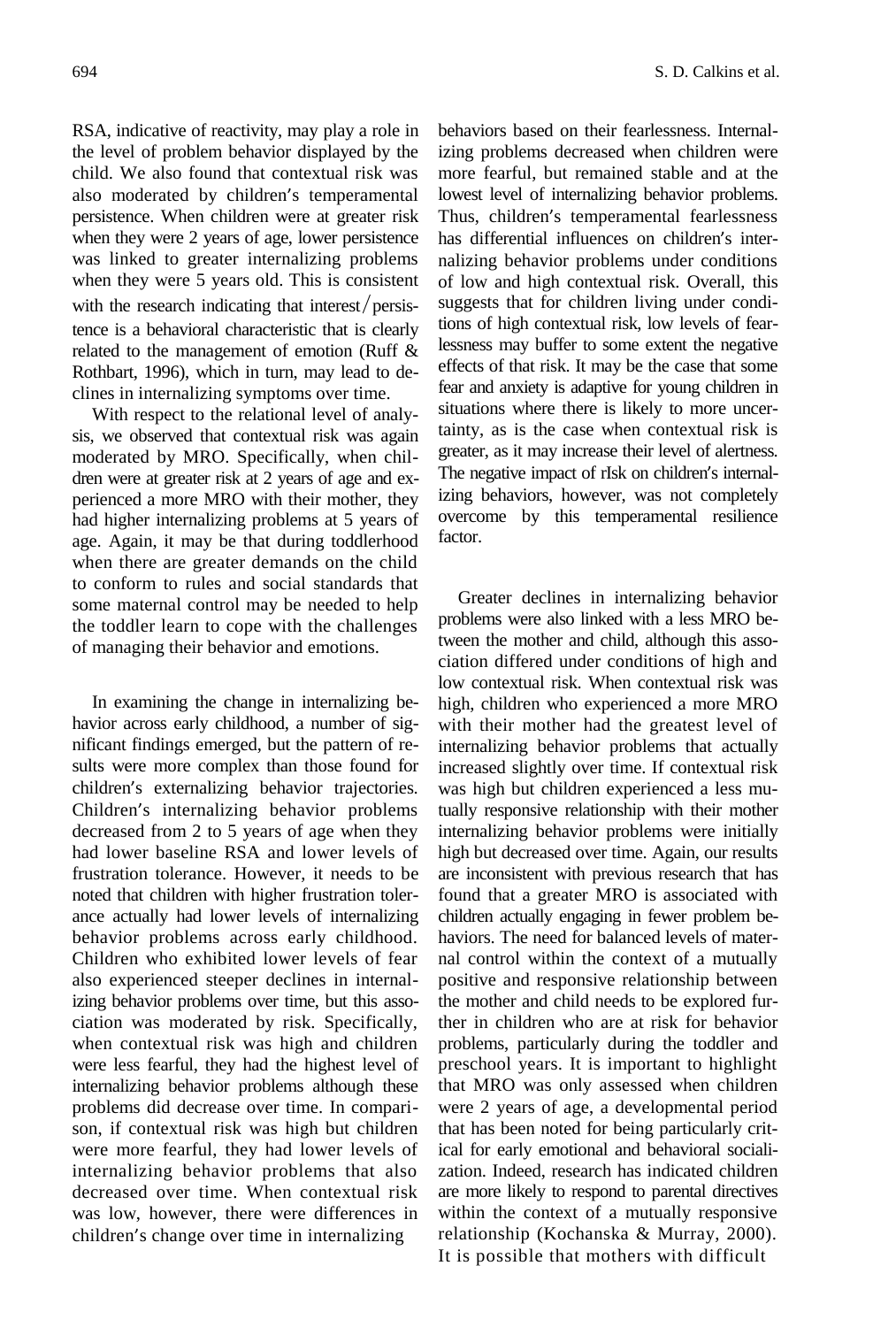toddlers, particularly given their young age, may try to use this parental strategy as a means of getting their children to behave in more appropriate ways. Future research that focuses on the dynamic associations between a MRO and children's behavior problems over time may provide a more nuanced view of this association.

In sum, our data indicate that risk status plays a powerful role in determining both the level of children's problem behavior at kindergarten entry and in terms of the rate of decline of those problems across time. However, regardless of a child's risk status, a number of within child resilience factors are operating to facilitate lower levels of problem behavior. Although in most cases in this study such factors did not appear to offset the risks associated with the child's environment, they are clearly operating in what Luther and colleagues term a protective fashion (Luthar et al., 2000), functioning in a positive way regardless of the child's level of risk. Thus, the data clearly support our hypothesis that several levels of within child factors may operate simultaneously in early development to support the emergence of behavioral competencies that decrease the likelihood of problem behavior.

An important issue that is not addressed by these data is whether and how these resilience factors might be integrated to influence children's capacity to overcome early risk. One potential mechanism integrating these within child resilience factors may be found in work that uses a neuroscientific framework to describe events in the developing brain and their role in emerging self-regulation (Bell & Wolfe, 2004; Nigg & Huang-Pollock, 2003; Posner & Rothbart, 1994, 2000). Recent work in developmental neuroscience suggests there are two separate but closely related and potentially reciprocal subdivisions within the anterior cingulate cortex, one governing cognitive and attentional processes and the second governing emotional processes (Davidson, Putnam, & Larson, 2000; Davis, Bruce, & Gunnar, 2002). The integration of these neural processes over the course of early development have been linked to developments in self-regulatory ability that involve the effortful control of attention (Rueda, Posner, & Rothbart, 2004). Moreover, the resilience dimensions identified as within

child biological, behavioral, and relational have also been linked to the development of well-regulated behavior (Calkins, 2004; Calkins & Fox, 2002). Thus, integration of these resilience factors may, in fact, be occurring at the neural level. Future work addressing the role of neural processes as resilience factors may provide a closer look at the integration of within-child processes that are observable at the physiological, behavioral, and relational level.

The study has a number of limitations that must be noted. First, the sample was overselected for externalizing behavior problems and thus may not be representative of community populations or at-risk samples in terms of internalizing symptomology. Second, the measures of behavior problems were exclusively parent report; given that many of the other study measures, particularly risk, were also parent report, there is a greater likelihood of single-rater bias. Important elements of the study, though, including physiological regulation and maternal behavior, would not have suffered from this problem. Third, the practical or clinical significance of relatively modest increases of decreases in level of problem behavior are difficult to determine. However, a change as small as 4 T-score points on the CBCL may translate into the difference between a behavior that createsproblems for the child at home and in the peer environment, versus more positive behavior displayed in these environments. Such a difference may have implications for the child'sday-to-day experience, regardless of whether such a change constitutes a clinically significantscore. Fourth, the degree to which the sampleexperienced contextual risk was possibly lower than is preferable in a study of risk for behaviorproblems. Although the risk index had sufficient variability, the average risk across the entire sample was rather low. Effects of risk were evident in the data; the degree of moderation by child resilience factors may have been minimized by the modest overall level of riskacross the sample.

This study extends the literature on early childhood behavior problems in a number of promising directions. First, although a number of studies address the risk factors for early problem behavior, and the resilience factors that may protect children from risk and facilitate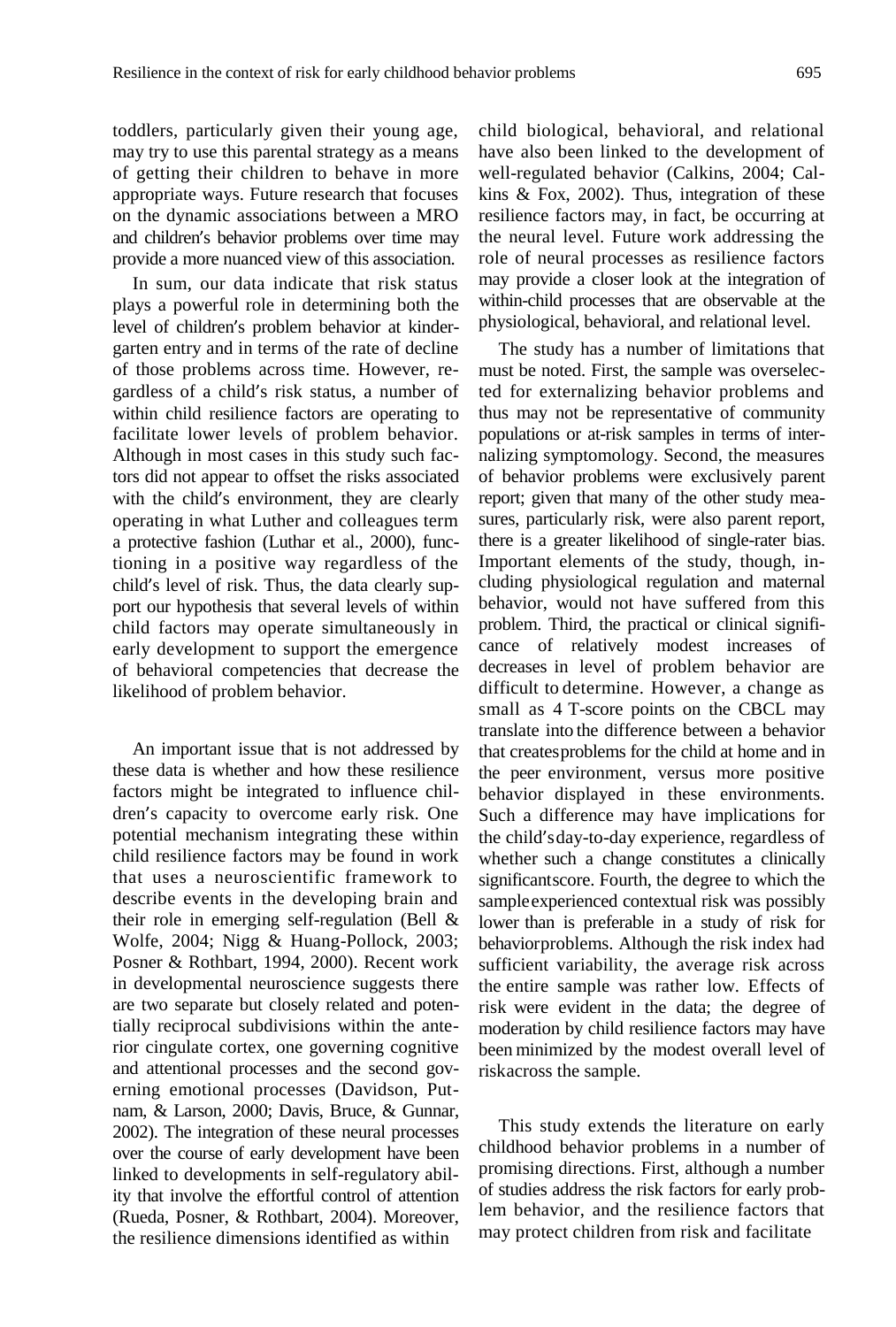successful adaptation, few studies have adopted an approach that address the multiple within child factors, across different levels of analysis, that may be operating. Here we argue for an approach to resilience factors operating within the child that takes into account three important levels of analysis and relies on observational methodologies to assess those levels. Our data clearly demonstrated that different factors may operate within the child to support successful development. The implications of this work for intervention and prevention work may be significant. Changes in the nature of the parent–child relationship, for example, may clearly play an important role in altering an expected outcome under conditions of contextual risk. Second, our study is also one of the first to examine the role of multiple dimensions of child behavioral characteristics, or temperament, which may be operating within the child.

Frustration tolerance is clearly important in helping a child adapt to the demands of the preschool period of development, as is fear tolerance; however, these characteristics clearly interact with a child's risk status. Third, although biological and behavioral characteristics may themselves be difficult to alter, we know from prior work that positive adaptations in the form of well-regulated behavior can help the child to manage subsequent developmental challenges in such a way as to increase the likelihood of a positive outcome (Calkins, 2002; Calkins et al., 1998). Fourth, the data demonstrate that, even in a relatively low-risk community sample, contextual risk is clearly a powerful force in predicting children's outcome, and one that is difficult to overcome despite within child characteristics that have been found to be associated with fewer difficulties in behavioral adaptation.

## References

- Abidin, R. R. (1995). Manualfor the Parenting Stress Index. Odessa, FL: Psychological Assessment Resources.
- Achenbach, T. M. (1991). Manual for the Child Behavior Checklist/4–18 and 1991 profile. Burlington, VT: University of Vermont, Department of Psychiatry.
- Achenbach, T. M. (1992). Manual for the Child Behavior Checklist/2–3 and 1992 profile. Burlington, VT: University of Vermont, Department of Psychiatry.
- Achenbach, T. M., & Edelbrock, C. S. (1981). Behavioral problems and competencies reported by parents of normal and disturbed children aged four through sixteen. Monographs ofthe Societyfor Research in Child Development, 46(1, Serial No. 188).
- Achenbach, T. M., & Edelbrock, C. (1983). Manualfor the Child Behavior Checklist and revised Child Behavior Profile. Burlington, VT: University of Vermont, Department of Psychiatry.
- Achenbach, T. M., Edelbrock, C., & Howell, C. T. (1987). Empirically based assessment of the behavioral/emotional problems of 2- and 3-year-old children. Journal ofAbnormal Child Psychology, 15, 629–650.
- Aiken, L. S., & West, S. G. (1991). Multiple regression: Testing and interpreting interactions. London: Sage.
- Anastopoulos, A. D., Guevremont, D. C., Shelton, T. L., & DuPaul, G. J. (1992). Parenting stress among families with attention deficit hyperactivity disorder. Journal ofAbnormal Child Psychology, 20, 503–520.
- Anthony, J. L, Lonigan, C. J., Hooe, E. S., & Phillips, B. M. (2002). An affect-based, hierarchical model of temperament and its relations with internalizing symptomatology. Journal of Clinical Child and Adolescent Psychology, 31, 480–490.
- Barkley, R. A. (1990). A critique of current diagnostic criteria for attention deficit hyperactivity disorder: Clinical and research implications. Journal ofDevelopmental & Behavioral Pediatrics, 11, 343–352.
- Bell, M. A., & Wolfe, C. D. (2004). Emotion and cognition: An intricately bound developmental process. Child Development, 75, 366–370.
- Biederman, J., Hirshfeld-Becker, D. R., Rosenbaum, J. F., Herot, C., Friedman, D., Snidman, N., et al. (2001). Further evidence of association between behavioral inhibition and social anxiety in children. American Journal of Psychiatry, 158, 1673–1679.
- Booth, C. L., Rose-Krasnor, L., & Rubin, K. H. (1991). Relating preschoolers' social competence and their mothers' parenting behaviors to early attachment security and high-risk status. Journal of Social and Personal Relationships, 8, 363–382.
- Broidy, L. M., Nagin, D. S., Tremblay, R. E., Bates, J. E., Brame, B., & Dodge, K. A. (2003). Developmental trajectories of childhood disruptive behaviors and adolescent delinquency: A six site, cross-sectional study. Developmental Psychology, 39, 222–245.
- Calkins, S. D. (1994). Origins and outcomes of individual differences in emotion regulation. Monographs for the Society for Research on Child Development, 59(2–3, Serial No. 240), 53–72.
- Calkins, S. D. (1997). Cardiac vagal tone indices of temperamental reactivity and behavioral regulation in young children. Developmental Psychobiology, 31, 125–135.
- Calkins, S. D. (2004). Temperament and emotional regulation: Multiple models of early development. In M. Beauregard (Ed.), Consciousness, emotional selfregulation and the brain (pp. 35–59). Philadelphia, PA: John Benjamins.
- Calkins, S. D., & Dedmon, S. A. (2000). Physiological and behavioral regulation in two-year-old children with aggressive/destructive behavior problems. Journal of Abnormal Child Psychology, 2, 103–118.
- Calkins, S. D., Dedmon, S. E., Gill, K. L., Lomax, L. E., & Johnson, L. M. (2002). Frustration in infancy: Implica-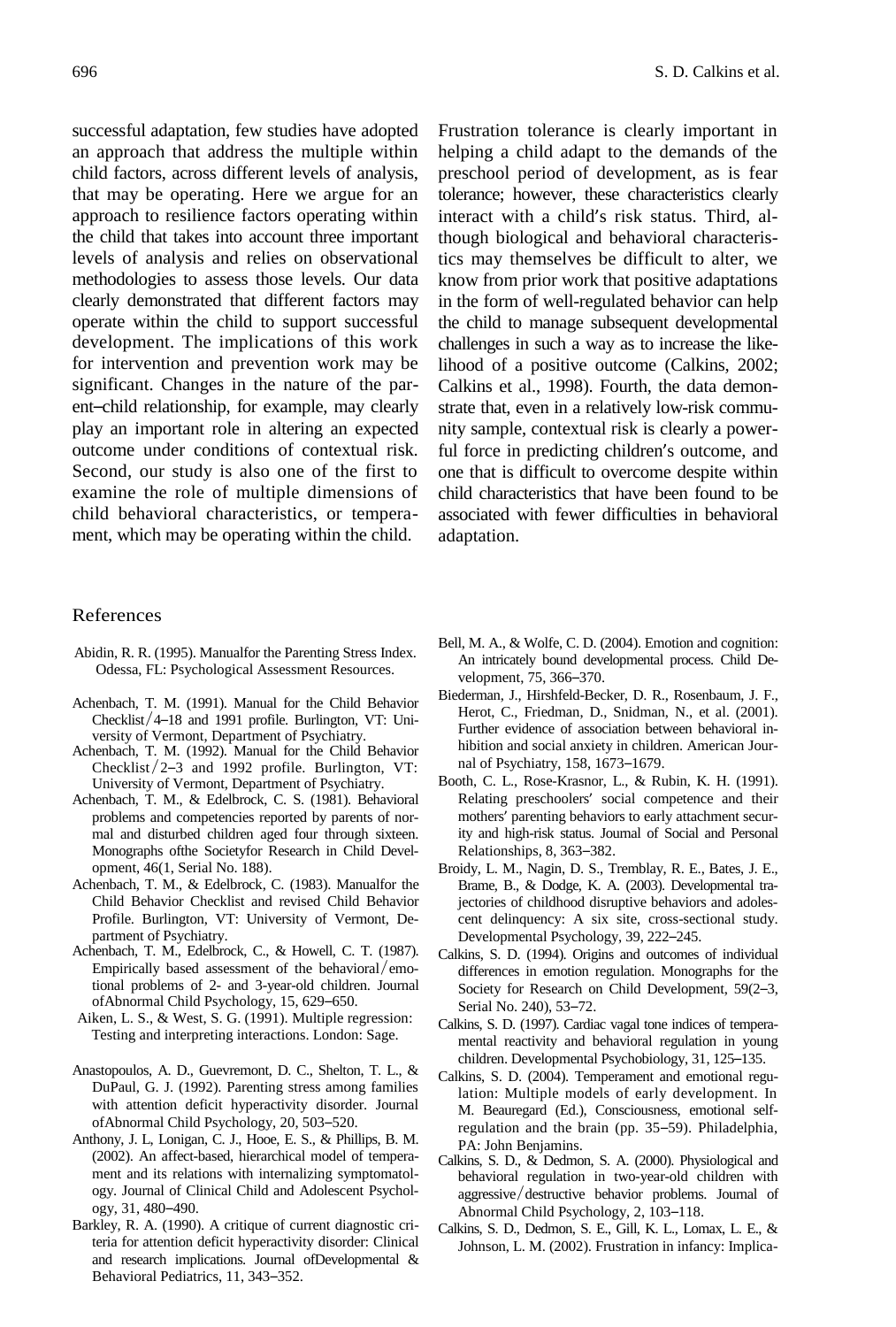tions for emotion regulation, physiological processes, and temperament. Infancy, 3, 175–197.

- Calkins, S. D., & Fox, N. A. (2002). Self-regulatory processes in early personality development: A multilevel approach to the study of childhood social withdrawal and aggression. Development and Psychopathology, 14,477–498.
- Calkins, S. D., Graziano, P., & Keane, S. P. (in press). Cardiac vagal regulation to emotional challenge differentiates among child behavior problem subtypes. Biological Psychology.
- Calkins, S. D., & Johnson, M. C. (1998). Toddler regulation of distress to frustrating events: Temperamental and maternal correlates. Infant Behavior and Development, 21, 379–395.
- Calkins, S. D., & Keane, S. P. (2004). Cardiac vagal regulation across the preschool period: Stability, continuity, and implications for childhood adjustment. Developmental Psychobiology, 45, 101–112.
- Calkins, S. D., Smith, C. L., Gill, K. L., & Johnson, M. C. (1998). Maternal interactive style across contexts: Relations to emotional, behavioral and physiological regulation during toddlerhood. Social Development, 7, 350– 369.
- Campbell, S. B. (1995). Behavior problems in preschool children: A review of recent research. Journal of Child Psychology and Psychiatry, 36, 113–149.
- Campbell, S. B. (1997). Behavior problems in preschool children: Developmental and family issues. Advances in Clinical Child Psychology, 19,1–26.
- Campbell, S. B. (2002). Behavior problems in preschool children: Clinical and developmental issues (2nd ed.) New York: Guilford Press.
- Campbell, S. B., Shaw, D. S., & Gilliom, M. (2000). Early externalizing behavior problems: Toddlers and preschoolers at risk for later maladjustment. Development and Psychopathology, 12, 467–488.
- Caspi, A., Henry, B., Mcgee, R., Moffitt, T., & Silva, P. (1995). Temperamental origins of child and adolescent behavior problems: From age three to fifteen. Child Development, 66, 55–68.
- Cicchetti, D. (1984). The emergence of developmental psychopathology, Child Development, 55, 1–7.
- Cicchetti, D. (1993). Developmental psychopathology: Reactions, reflections, projections. Developmental Review, 13, 471–502.
- Cicchetti, D., & Dawson, G. (2002). Editorial: Multiple levels of analysis. Development and Psychopathology, 14,417–420.
- Cicchetti, D., & Rogosch, F. A. (1996). Equifinality and multifinality in developmental psychopathology. Development and Psychopathology, 8, 597–600.
- Crowell, S. E., Beauchaine, T. P., Gatzke-Kopp, L., Sylvers, P., Mead, H., & Chipman-Chacon, J. (2006). Autonomic correlates of attention-deficit/hyperactivity disorder and oppositional defiant disorder in preschool children. Journal of Abnormal Psychology, 115, 174– 178.
- Cummings, E. M. (1995). Security, emotionality, and parental depression: A commentary. Developmental Psychology, 31, 425–427.
- Cummings, E. M., Davies, P. T., & Campbell, S. B. (2000). Developmental psychopathology and family process: Theory, research, and clinical issues. New York: Guilford Press.
- Cummings, M., Ianotti, R. J., & Zahn-Waxler, C. (1989). Aggression between peers in early childhood:

Individual continuity and developmental change. Child Development, 60, 887–895.

- Curtis, J. W., & Ciccetti, D. (2003). Moving research on resilience into the 21st century on resilience into the 21st century: Theoretical and methodological considerations in examining the biological contributors to resilience. Development and Psychopathology, 15, 773–810.
- Davidson, R. J., Putnam, K. M., & Larson, C. L. (2000). Dysfunction in the neural circuitry of emotion regulation—A possible prelude to violence. Science, 289, 591–594.
- Davis, E. P., Bruce, J., & Gunnar, M. R. (2002). The anterior attention network: Associations with temperament and neuroendocrine activity in 6-year-old children. Developmental Psychobiology, 40, 43–56.
- Deater-Deckard, K., Atzaba-Poria, N., & Pike, A. (2004). Mother– and father–child mutuality in Anglo and Indian British families: A link with lower externalizing problems. Journal of Abnormal Child Psychology, 32, 609–620.
- Deater-Deckard, K., & Petrill, S. A. (2004). Parent– child dyadic mutuality and child behavior problems: An investigation of gene–environment processes. Journal of Child Psychology and Psychiary, 45, 1171–1179.
- DeGangi, G., DiPietro, J., Greenspan, S., & Porges, S. W. (1991). Psychophysiological characteristics of the regulatory disordered infant. Infant Behavior and Development, 14, 37–50.
- Derogatis, L. R. (1986). Manualfor the Symptom Checklist 90—Revised (SCL-90R). Baltimore, MD: Author.
- Dumas, J. E., & LaFreniere, P. J. (1993). Mother–child relationships as sources of support or stress: A comparison of competent, average, aggressive, and anxious dyads. Child Development, 64, 1732–1754.
- El-Sheikh, M. (2005). Stability of respiratory sinus arrhythmia in children and young adolescents. Developmental Psychobiology, 46, 307–317.
- Fox, N. A., Calkins, S. D., Porges, S. W., Rubin, K., Coplan, R. J., Stewart, S., et al. (1995). Frontal activation asymmetry and social competence at four years of age. Child Development, 66,1770–1784.
- Garcia-Coll, C., Kagan, J., & Reznick, J. (1984). Behavioral inhibition in young children. Child Development, 55, 505–529.
- Gardner, F. E. (1987). Positive interaction between mothers and conduct-problems children: Is their training for harmony as well as fighting? Journal of Abnormal Child Psychology, 15, 283–293.
- Gardner, F. E. (1989). Inconsistent parenting: Is there evidence for a link with children's conduct problems? Journal of Abnormal Child Psychology, 17, 223– 233.
- Gardner, F. E. (1994). The quality of joint activity between mothers and their children with behaviour problems. Journal of Child Psychology and Psychiatry, 35, 935– 948.
- Garson, G .D. (2006). Data implicationsfor missing values. Retrieved February 1, 2006, from [http:](http://www2.chass.ncsu.edu/garson/pa765/missing.htm)//www2.chass. ncsu.edu/garson/pa765/missing.htm
- Goldberg, S., Gotowiec, A., & Simmons, R. J. (1995). Infant–mother attachment and behavior problems in healthy and chronically ill preschoolers. Development and Psychopathology, 7, 267–282.
- Goldsmith, H. H. (1996). Studying temperament via construction of the Toddler Behavior Assessment Questionnaire. Child Development, 67, 218–235.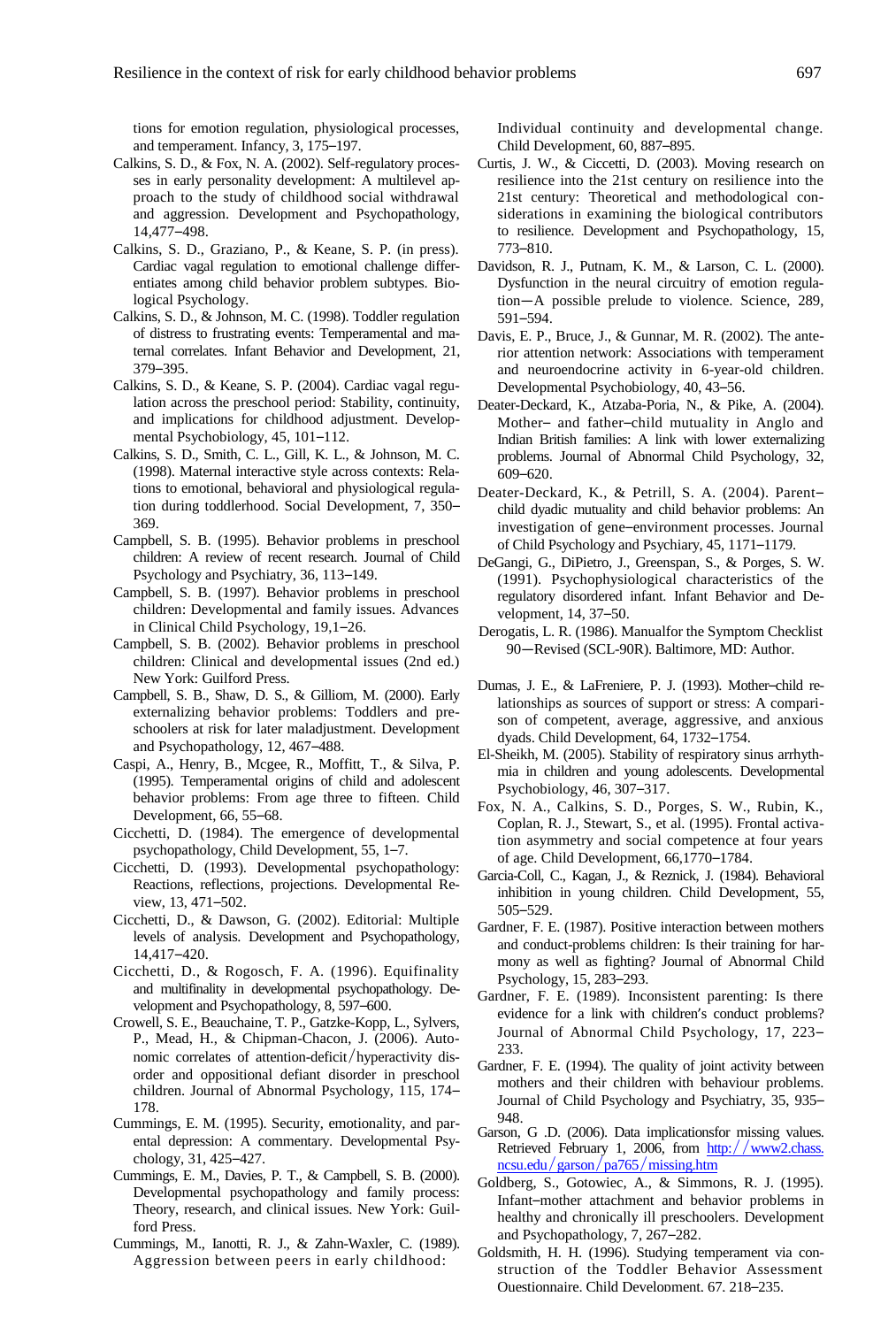- Hart, C. H., DeWolf, D. M., Wozniak, P., & Burts, D. C. (1992). Maternal and paternal disciplinary styles: Relations with preschoolers' playground behavioral orientations and peer status. Child Development, 63, 879– 892.
- Hartup, W. W. (1974). Aggression in childhood: Developmental perspectives. American Psychologist, 29, 337– 341.
- Hartup, W. W. (1996). The company they keep: Friendships and their developmental significance. Child Development, 67,1–13.
- Hollingshead, A. B. (1975). Four-Factor Index of Social Status. New Haven, CT: Yale University.
- Huffman, L. C., Bryan, Y. E., del Carmen, R., Pederson, F. A., Doussard-Roosevelt, J. A., & Porges, S. W. (1998). Infant temperament and cardiac vagal tone: Assessments at twelve weeks of age. Child Development, 69, 624–635.
- Kagan, J., & Snidman, N. (1991). Temperamental factors in human development. American Psychologists, 46,856– 862.
- Keane, S. P., & Calkins, S. D. (2004). Predicting kindergarten peer social status from toddler and preschool problem behavior. Journal of Abnormal Child Psychology, 32,409–423.
- Keiley, M. K., Lofthouse, N., Bates, J. E., Dodge, K. A., & Pettit, G. S. (2003). Differential risks of covarying and pure components in mother and teacher reports of externalizing and internalizing behavior across ages 5 to 14. Journal of Abnormal Child Psychology, 31, 267–283.
- Keenan, K., Shaw, D. S., Delliquadri, E., Giovannelli, J., & Walsh, B. (1998). Evidence for the continuity of early problem behaviors: Application of a developmental model. Journal ofAbnormal Psychology, 26,441–452.
- Kochanska, G. (1997). Mutually responsive orientation between mothers and their young children: Implications for early socialization. Child Development, 68, 94–112.
- Kochanska, G., Forman, D. R., & Coy, K. C. (1999). Implications of the mother–child relationship in infancy for the socialization in the second year of life. Infant Behavior and Development, 22, 249–265.
- Kochanska, G., & Murray, K. Y. (2000). Mother–child mutually responsive orientation and conscience development: From toddler to early school age. Child Development, 71, 417–431.
- Kopp, C. B. (1982). Antecedents of self-regulation: A developmental perspective. Developmental Psychology, 18,199–214.
- Luthar, S., Cicchetti, D., & Becker, B. (2000). The construct of resilience: A critical evaluation and guidelines for future work. Child Development, 71, 543–562.
- Lyons-Ruth, K., Alpern, L., & Repacholi, B. (1993). Disorganized infant attachment classification and maternal psychosocial problems as predictors of hostile– aggressive behavior in the preschool classroom. Child Development, 64, 572–585.
- Maccoby, E. E. (1984). Socialization and developmental change. Child Development, 55, 317–328.
- Masten, A. S., Best, K. M., & Garmezy, N. (1990). Resilience and development: Contributions from the study of children who overcome adversity. Development and Psychopathology, 2, 425–444.
- Mathijssen, J., Koot, H. M., & Verhulst, F. C. (1999). Predicting change in problem behavior from child and family characteristics and stress in referred children and adolescents. Development and Psychopathology, 11,305–320.
- McFadyen-Ketchum, S. A., Bates, J. E., Dodge, K. A., & Pettit, G. S. (1996). Patterns of change in early childhood aggressive–disruptive behavior: Gender differences in predictions from early coercive and affectionate mother–child interactions. Child Development, 67, 2417– 2433.
- McLoyd, V. C. (1990). The impact of economic hardship on Black families and children: Psychological distress, parenting, and socioemotional development. Child Development, 61, 311–346.
- Merikangas, K. R., Swendsen, J. D., Preisig, M. A., & Chazan, R. Z. (1998). Psychopathology and temperament in parents and offspring: Results of a family study. Journal ofAffective Disorders, 51, 63–74.
- Miller, N. B., Cowan, P. A., Cowan, C. P., Hetherington, E. M., & Clingempeel, W. G. (1993). Externalizing in preschoolers and early adolescents: A cross-study replication of a family model. Developmental Psychology, 29, 3–18.
- Morris, A. S., Silk, J. S., Steinberg, L., Sessa, F. M., Avenevoli, S., & Essex, M. J. (2002). Temperamental vulnerability and negative parenting as interacting of child adjustment. Journal of Marriage and Family, 64,461–471.
- Mun, E. Y., Fitzgerald, H. E., Von Eye, A., Puttler, L. I., & Zucker, R. A. (2001). Temperamental characteristics as predictors of externalizing and internalizing child behavior problems in the context of high and low parental psychopathology. Infant Mental Health Journal, 22, 393–415.
- Nagin, D., & Tremblay, R. (1999). Trajectories of boys' physical aggression, opposition, and hyperactivity on the path to physically violent and nonviolent juvenile delinquency. Child Development, 70, 1181–1197.
- Nigg, J. T., & Huang-Pollock, C. L. (2003). An early-onset model of the role of executive functions and intelligence in conduct disorder/delinquency. In B. B. Lahey, T. E. Moffit, & A. Caspi (Eds.), Causes of conduct disorder and juvenile delinquency (pp. 227–253). New York: Guilford Press.
- Ollendick, T. H., Shortt, A. L., & Sander, J. B. (2005). Internalizing disorders of childhood and adolescence. In J. E. Maddux & B. A. Winstead (Eds.), Psychopathology: Foundationsfora contemporary understanding (pp. 353– 376). Mahwah, NJ: Erlbaum.
- Owens, E. B., & Shaw, D. S. (2003). Predicting growth curves of externalizing behavior across the preschool years. Journal of Abnormal Child Psychology, 31, 575–590.
- Patterson, G. R. (1982). Coercive family process. Eugene, OR: Castalia.
- Patterson, G. R., DeBaryshe, B. D., & Ramsey, E. (1989). A developmental perspective on antisocial behavior. American Psychologist, 44, 329–335.
- Pettit, G. S., Bates, J. E., & Dodge, K. E. (1993). Family interaction patterns and children's conduct problems at home and school: A longitudinal perspective. School Psychology Review, 22, 403–420.
- Phillips, B. M., Lonigan, C. J., Driscoll, K., & Hooe, E. S. (2002). Positive and negative affectivity in children: A multitrait–multimethod investigation. Journal of Clinical Child and Adolescent Psychology, 31, 465–479.
- Porges, S. W. (1985). US Patent 4,520,944. Washington, DC: US Patent and Trademark Office.
- Porges, S. W. (1991). Vagal tone: Autonomic mediator of affect. In J. A. Garber & K. A. Dodge (Eds.), The development of affect regulation and dysregulation (pp. 111–128). New York: Cambridge University Press.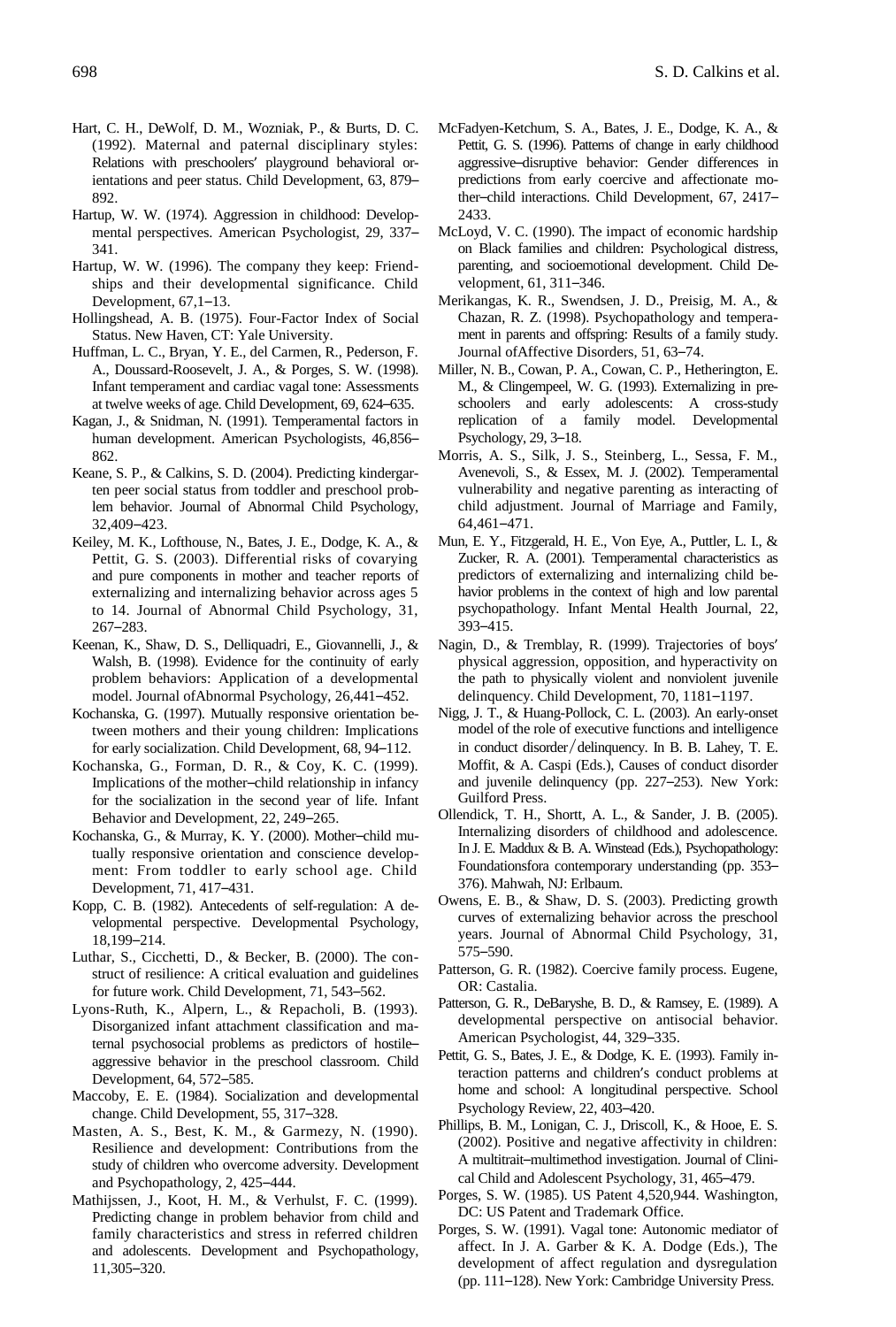- Porges, S. W. (1996). Physiological regulation in high-risk infants: A model for assessment and potential intervention. Development and Psychopathology, 8, 43–58.
- Porges, S. W. (2001). The polyvagal theory: Phylogenetic substrates of a social nervous system. International Journal of Psychophysiology, 42, 123–146.
- Porges, S. W. (2003). The polyvagal theory: Phylogenetic contributions to social behavior. Physiology & Behavior, 79, 503–513.
- Porges, S. W., Doussard-Roosevelt, J. A., & Maita, A. K. (1994). Vagal tone and the physiological regulation of emotion. Monographs of the Society for Research in Child Development, 59(2–3, Serial No. 240), 167– 186.
- Porges, S. W., Doussard-Roosevelt, J. A., Portales, A. L., & Greenspan, S. I. (1996). Infant regulation of the vagal "brake" predicts child behavior problems: A psychobiological model of social behavior. Developmental Psychobiology, 29, 697–712.
- Posner, M. I., & Rothbart, M. K (1994). Attentional regulation: From mechanism to culture. In P. Bertelson & P. Eelen (Eds.), International perspectives on psychological science: Vol. 1. Leading themes (pp. 41–55). Hillsdale, NJ: Erlbaum.
- Posner, M. I., & Rothbart, M. K. (2000). Developing mechanisms of self-regulation. Development and Psychopathology, 12, 427–441.
- Prior, M., Smart, D., Sanson, A., & Oberklaid, F. (1993). Sex differences in psychological differences in psychological adjustment from infancy to 8 years. Journal of the American Academy of Child & Adolescent Psychiatry, 32, 291–304.
- Raudenbush, S. W., & Bryk, A. S. (2002). Hierarchical linear models: Applications and data analysis methods (2nd ed.) Thousand Oaks, CA: Sage.
- Renken, B., Egeland, B., Marvinney, D., Mangelsdorf, S., & Sroufe, L. A. (1989). Early childhood antecedents of aggression and passive-withdrawal in early elementary school. Journal of Personality, 57, 257–281.
- Richards, J. E. (1987). Infant visual sustained attention and respiratory sinus arrhythmia. Child Development, 58, 488–496.
- Richters, J. E. (1997). The Hubble hypothesis and the developmentalist's dilemma. Development and Psychopathology, 9, 193–199.
- Rogosa, D., Brant, D., & Zimowski, M. (1982). A slow growth curve approach to the measurement of change. Psychological Bulletin, 92, 726–748.
- Rothbart, M. K., & Bates, J. E. (1998). Temperament. In W. Damon (Ser. Ed.) & N. Eisenberg (Vol. Ed.) Handbook of child psychology: Vol. 4. Social, emotional, and personality development (5th ed., pp. 105– 176). New York: Wiley.
- Rottenberg, J., Saloman, K., Gross, J. J., & Gotlib, I. H. (2005). Vagal withdrawal to a sad film predicts subsequent recovery from depression. Psychophysiology, 42, 277–281.
- Rubin, K. H., & Asendorpf, J. B. (1993). Social withdrawal, inhibition, and shyness in childhood. Hillsdale, NJ: Erlbaum.
- Rubin, K. H., Booth, C., Rose-Krasnor, L., & Mills, R. S. L. (1995). Social relationships and social skills: A conceptual and empirical analysis. In S. Shulman (Ed.), Close relationships and socioemotional development (pp. 63–94). Norwood, NJ: Ablex.
- Rubin, K. H., Burgess, K. B., & Hastings, P. D. (2002). Stability and social–behavioral consequences of tod-

dler's inhibited temperament and parenting behaviors. Child Development, 73, 483–495.

- Rubin, K. H., Coplan, R. J., Fox, N. A., & Calkins, S. D. (1995). Emotionality, emotion regulation and preschoolers' social adaptation. Development and Psychopathology, 7, 49–62.
- Rueda, R. M., Posner, M. I., & Rothbart, M. K. (2004). Attentional control and self-regulation. In R. F. Baumeister & K. D. Vohs (Eds.), Handbook of self-regulation: Research, theory, and applications (pp. 283–300). New York: Guilford Press.
- Ruff, H. A., & Rothbart, M. K. (1996). Attention in early development: Themes and variations. London: Oxford University Press.
- Rutter, M. (1987). Psychosocial resilience and protective mechanisms. American Journal of Orthopsychiatry, 57, 316–331.
- Rutter, M. (2002). The interplay of nature, nurture, and developmental influences: The challenge ahead for mental health. Archives of General Psychiatry, 59, 996–1000.
- Sameroff, A., Gutman, L. M., & Peck, S. C. (2003). Adaptation among youth facing multiple risks: Prospective research findings. In S. S. Luthar (Ed.), Resilience and vulnerability: Adaptation in the context of childhood adversities (pp. 364–391). New York: Cambridge University Press.
- Seifer, R. (2003). Young children with mentally ill parents: Resilient developmental systems. New York: Cambridge University Press.
- Seifer, R., Schiller, M., Sameroff, A., Resnick, S., & Riordan, K. (1996). Attachment, maternal sensitivity, and infant temperament during the first year of life. Developmental Psychology, 32, 12–25.
- Shaw, D. S., Gilliom, M., Ingoldsby, E. M., & Nagin, D. (2003). Trajectories leading to school-age conduct problems. Developmental Psychology, 39, 189–200.
- Shaw, D., Owens, E., Giovannelli, J., & Winslow, E. (2001). Infant and toddler pathways leading to early externalizing disorders. Journal ofthe American Academy of Child & Adolescent Psychiatry, 40, 36–43.
- Shaw, D., Owens, E., Vondra, J., Keenan, K., & Winslow, E. (1996). Early risk factors and pathways in the development of early disruptive behavior problems. Development and Psychopathology, 4, 679–700.
- Shaw, D. S., Winslow, E. B., Owens, E. B., Vondra, J. I., Cohn, J. F., & Bell, R. Q. (1998). The development of early externalizing problems among children from low-income families: A transformational perspective. Journal ofAbnormal Child Psychology, 26, 95–107.
- Singer, J. D., & Willett, J. B. (2003). Applied longitudinal data analysis: Modeling change and event occurrence. New York: Oxford University Press.
- Sroufe, A. L., & Rutter, M. (1984). The domain of developmental psychopathology. Child Development, 55,17–29.
- Stifter, C. A., & Fox, N. A. (1990). Infant reactivity: Physiological correlates of newborn and 5-month temperament. Developmental Psychology, 26, 582– 588.
- St. Jonn Seed, M., & Weiss, S. (2002). Maternal expressed emotion as a predictor of emotional and behavioral problems in low birth weight children. Issues in Mental Health Nursing, 23, 649–672.
- Suess, P. E., Porges, S. W., & Plude, D. J. (1994). Cardiac vagal tone and sustained attention in school-age children. Psychophysiology, 31, 17–22.
- Tremblay, R. E. (2000). The development of aggressive behavior during childhood: What have we learned in the